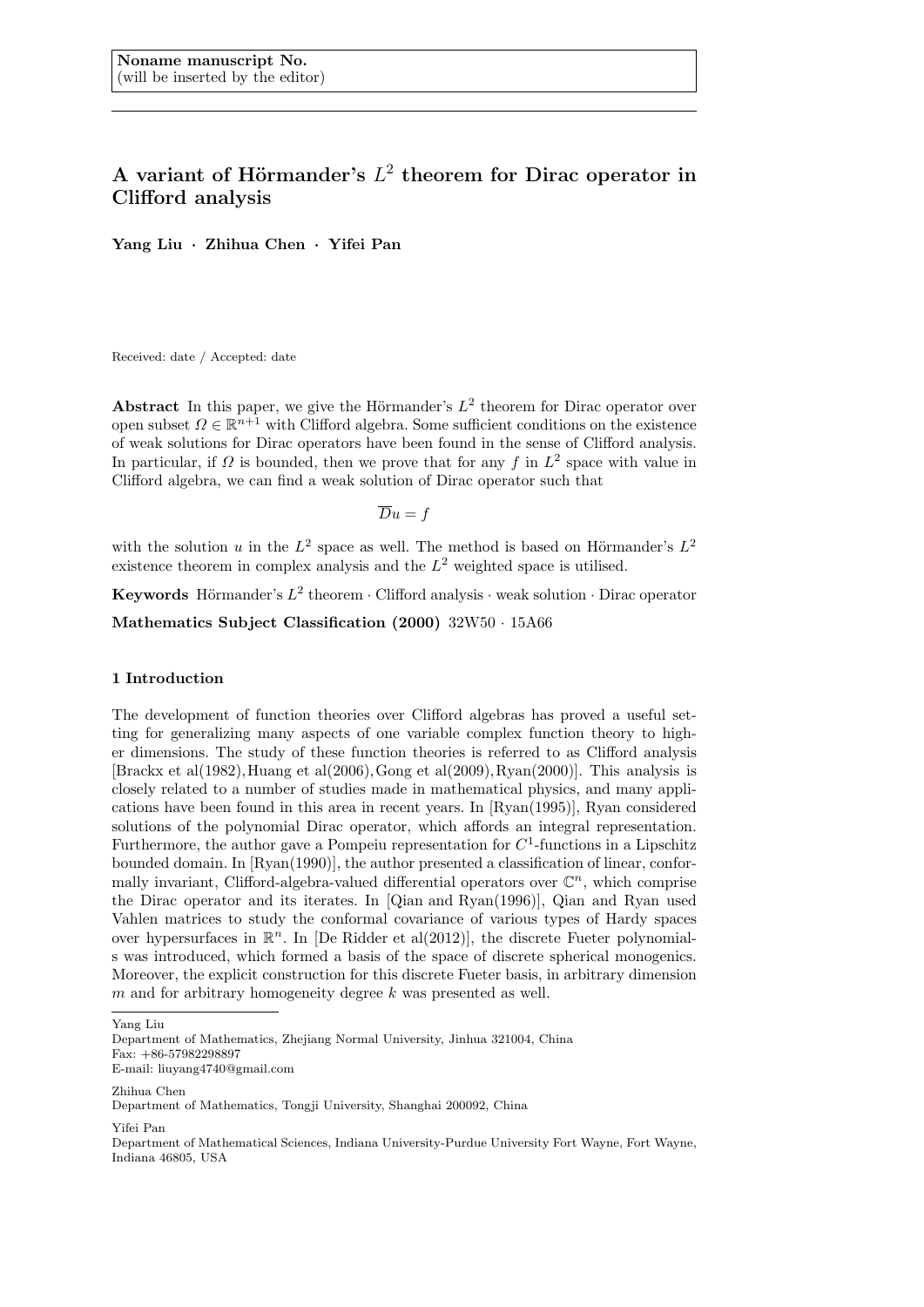In [Hörmander(1965)], the famous Hörmander's  $L^2$  existence and approximation theorems was given for the  $\bar{\partial}$  operator in pseudo-convex domains in  $\mathbb{C}^n$ . When  $n=1$ , the existence theorem of complex variable can be deduced. The aim of this paper is to establish a Hörmander's  $L^2$  theorem in  $\mathbb{R}^{n+1}$  with Clifford analysis, and provide sufficient conditions on the existence of the weak solutions for Dirac operator in the sense of Clifford algebra.

Let  $\mathcal A$  be an real Clifford algebra over an  $(n+1)$ -dimensional real vector space  $\mathbb R^{n+1}$ and the corresponding norm on *A* is given by  $|\lambda|_0 = \sqrt{(\lambda, \lambda)_0}$  (see subsection 2.1). Let *Ω* be an open subset of  $\mathbb{R}^{n+1}$ ,  $L^2(\Omega, \mathcal{A}, \varphi)$  be a right Hilbert *A*-module for a given function  $\varphi \in C^2(\Omega, \mathbb{R})$  with the norm given by Definition 29. (see subsection 2.3).  $\overline{D}$ denotes the Dirac differential operator and the operator  $\overline{D}_{\varphi}^*$  is given by (9). Then we can present the main results of the paper as follows.

**Theorem 11** *Given*  $f \in L^2(\Omega, \mathcal{A}, \varphi)$ *, there exists*  $u \in L^2(\Omega, \mathcal{A}, \varphi)$  *such that* 

$$
\overline{D}u = f \tag{1}
$$

*with*

$$
||u||^2 = \int_{\Omega} |u|_0^2 e^{-\varphi} dx \le 2^n c \tag{2}
$$

*if*

$$
|(f,\alpha)_{\varphi}|_{0}^{2} \le c \|\overline{D}^*_{\varphi}\alpha\|^2 = c \int_{\Omega} |\overline{D}^*_{\varphi}\alpha|_{0}^{2} e^{-\varphi}, \ \forall \alpha \in C_{0}^{\infty}(\Omega, \mathcal{A}).
$$
\n(3)

*Conversely, if there exists*  $u \in L^2(\Omega, \mathcal{A}, \varphi)$  *such that (1) is satisfied with* 

 $||u||^2$  ≤ *c* 

*Then we can get (3).*

The factor  $2^n$  in (2) comes from the definition of the norm in Clifford analysis. If  $n = 1$ , then the factor would disappear which gives the necessary and sufficient condition in the theorem. From the above theorem, we give the following sufficient conditions on the existence of weak solutions for Dirac operator.

**Theorem 12** *Given*  $\varphi \in C^2(\Omega, \mathbb{R})$  *with*  $\Omega$  *being an open subset of*  $\mathbb{R}^{n+1}$  *and*  $n > 1$ *;*  $\Delta \varphi \geq 0$ *, and*  $\frac{\partial^2 \varphi}{\partial x_i \partial y_j}$  $\frac{\partial^2 \varphi}{\partial x_j \partial x_i} = 0$ ,  $i \neq j$ ,  $1 \leq i, j \leq n$  and  $\frac{\partial^2 \varphi}{\partial x_i^2}$  $\frac{\partial^2 \varphi}{\partial x_i^2}$  ≤ 0, 1 ≤ *i* ≤ *n. Then for all*  $f \in L^2(\Omega, \mathcal{A}, \varphi)$  with  $\int_{\Omega} \frac{|f|^2_0}{\Delta \varphi} e^{-\varphi} dx = c < \infty$ , there exists  $a u \in L^2(\Omega, \mathcal{A}, \varphi)$  such that

$$
\overline{D}u = f
$$

*with*

$$
||u||^2 = \int_{\Omega} |u|_0^2 e^{-\varphi} dx \le 2^n \int_{\Omega} \frac{|f|_0^2}{\Delta \varphi} e^{-\varphi} dx.
$$

**Remark 13** *Assuming*  $x = (x_0, x_1, ..., x_n) \in \mathbb{R}^{n+1}$ , *it is easy to see that*  $\varphi(x) = x_0^2$ *satisfies the conditions in Theorem 12. Another simple example would be*

$$
\varphi(x) = (n+1)x_0^2 - \sum_{i=1}^n x_i^2.
$$

*It is obvious that*  $\Delta \varphi(x) = 2$ ,  $\frac{\partial^2 \varphi}{\partial x^2}$  $\frac{\partial^2 \varphi}{\partial x_i^2} = -2$ , and  $\frac{\partial^2 \varphi}{\partial x_j \partial x_j}$  $\frac{\partial^2 \varphi}{\partial x_j \partial x_i} = 0$ ,  $i \neq j$ ,  $1 \leq i, j \leq n$ .

**Corollary 14** *Given*  $\varphi \in C^2(\Omega, \mathbb{R})$ *, and*  $\varphi(x) = \varphi(x_0)$  *with*  $\varphi''(x_0) \geq 0$ *. Then for all*  $f \in L^2(\Omega, \mathcal{A}, \varphi)$  with  $\int_{\Omega} \frac{|f|^2_0}{\varphi''} e^{-\varphi} dx = c < \infty$ , there exists  $a u \in L^2(\Omega, \mathcal{A}, \varphi)$  such that

$$
\overline{D}u = f
$$

*with*

$$
||u||^{2} = \int_{\Omega} |u|_{0}^{2} e^{-\varphi} dx \le 2^{n} \int_{\Omega} \frac{|f|_{0}^{2}}{\varphi''} e^{-\varphi} dx.
$$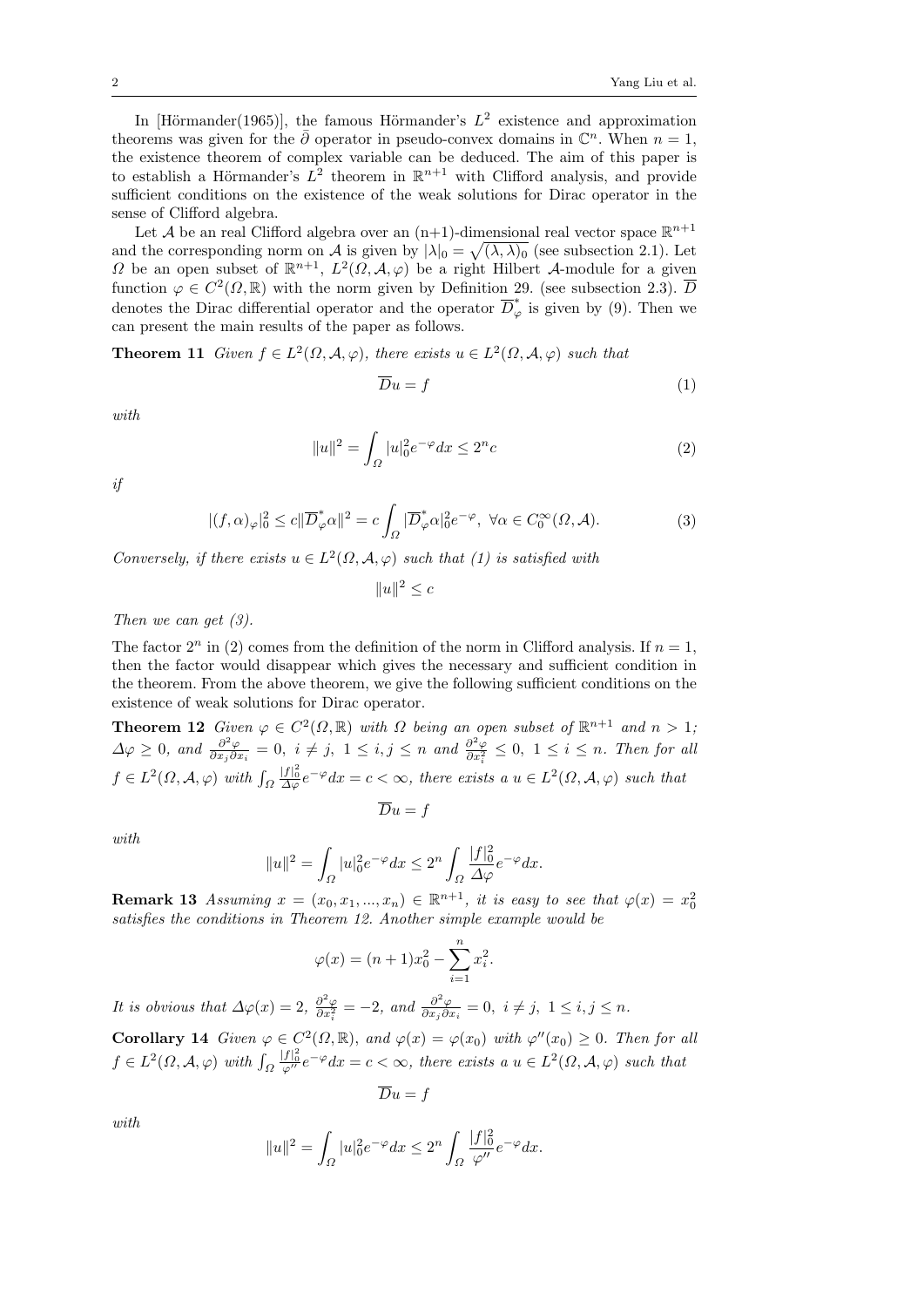Furthermore, there is nothing to do with the boundary conditions of *Ω* in the above results. This phenomenon is totally different with the famous Hörmander's  $L^2$  existence theorems of several complex variables in  $[Hörmander(1965)]$ . Then we can also have the following corollary on global solutions.

**Theorem 15** *Given*  $\varphi \in C^2(\mathbb{R}^{n+1}, \mathbb{R})$  *with all derivative conditions in Theorem 11* satisfied. Then for all  $f \in L^2(\mathbb{R}^{n+1}, \mathcal{A}, \varphi)$  with  $\int_{\mathbb{R}^{n+1}} \frac{|f|^2_0}{\Delta \varphi} e^{-\varphi} dx = c < \infty$ , there exists a  $u \in L^2(\mathbb{R}^{n+1}, \mathcal{A}, \varphi)$  *satisfying* 

$$
\overline{D}u=f
$$

*with*

$$
||u||^{2} = \int_{\mathbb{R}^{n+1}} |u|_{0}^{2} e^{-\varphi} dx \leq 2^{n} \int_{\mathbb{R}^{n+1}} \frac{|f|_{0}^{2}}{\Delta \varphi} e^{-\varphi} dx.
$$

On the other hand, if the boundary of *Ω* is concerned, we consider a special kind of  $\Omega_0 = \{x \in \mathbb{R}^{n+1} : a \leq x_0 \leq b\}$  for any  $a, b \in \mathbb{R}$  with  $a < b$ , then we can get the following theorem within  $L^2$  space instead of  $L^2$  weighted space.

**Theorem 16** *Let*  $f \in L^2(\Omega_0, \mathcal{A})$ *. Then there exists a*  $u \in L^2(\Omega_0, \mathcal{A})$  *such that* 

$$
\overline{D}u=f
$$

*with*

$$
\int_{\varOmega_{0}}|u|_{0}^{2}dx\leq2^{n}c(a,b)\int_{\varOmega_{0}}|f|_{0}^{2}dx
$$

*and*  $c(a, b)$  *is a factor depending on a, b.* 

*Proof* Let  $\varphi(x) = x_0^2$ . It can be obtained that  $L^2(\Omega_0, \mathcal{A}) = L^2(\Omega_0, \mathcal{A}, \varphi)$  for the boundary of  $x_0$ . Then the theorem is proved with Theorem 12.

**Remark 17** *In particular, any bounded domain Ω in* R *<sup>n</sup>*+1 *can be regarded as one type of*  $\Omega_0$ *. Therefore, it comes from Theorem 16 that for any*  $f \in L^2(\Omega, \mathcal{A})$ *, we can find a weak solution of Dirac operator*  $\overline{D}u = f$  *with*  $u \in L^2(\Omega, \mathcal{A})$ .

### **2 Preliminaries**

To make the paper self-contained, some basic notations and results used in this paper are included.

#### 2.1 The Clifford algebra *A*

Let *A* be an real Clifford algebra over an  $(n+1)$ -dimensional real vector space  $\mathbb{R}^{n+1}$ with orthogonal basis  $e := \{e_0, e_1, ..., e_n\}$ , where  $e_0 = 1$  is a unit element in  $\mathbb{R}^{n+1}$ . Furthermore,

$$
\begin{cases} e_i e_j + e_j e_i = 0, \ i \neq j \\ e_i^2 = -1, \ i = 1, ..., n. \end{cases} \tag{4}
$$

Then *A* has its basis

$$
\{e_A = e_{h_1\cdots h_r} = e_{h_1}\cdots e_{h_r} : 1 \le h_1 < \ldots < h_r \le n, 1 \le r \le n\}.
$$

If  $i \in \{h_1, ..., h_r\}$ , we denote  $i \in A$  and if  $i \notin \{h_1, ..., h_r\}$ , we denote  $i \notin A$ .  $A - i$ means  $\{h_1, ..., h_r\} \setminus \{i\}$  and  $A + i$  means  $\{h_1, ..., h_r\} \cup \{i\}$ . So real Clifford algebra is composed of elements having the type  $a = \sum x_A e_A$ , in which  $x_A \in \mathbb{R}$  are real numbers. For *a*  $\in$  *A*, we give the inversion in the Clifford algebra as follows:  $a^* = \sum$  $\sum_{A} x_A e_A^*$  where  $e_A^* = (-1)^{|A|} e_A$  and  $|A| = n(A)$  is the  $r \in \mathbb{Z}^+$  as  $e_A = e_{h_1 \cdots h_r}$ . When  $A = \emptyset$ ,  $|A| = 0$ . Next, we define the reversion in the Clifford algebra, which is given by  $a^{\dagger} = \sum$  $\sum_{A} x_A e_A^\intercal$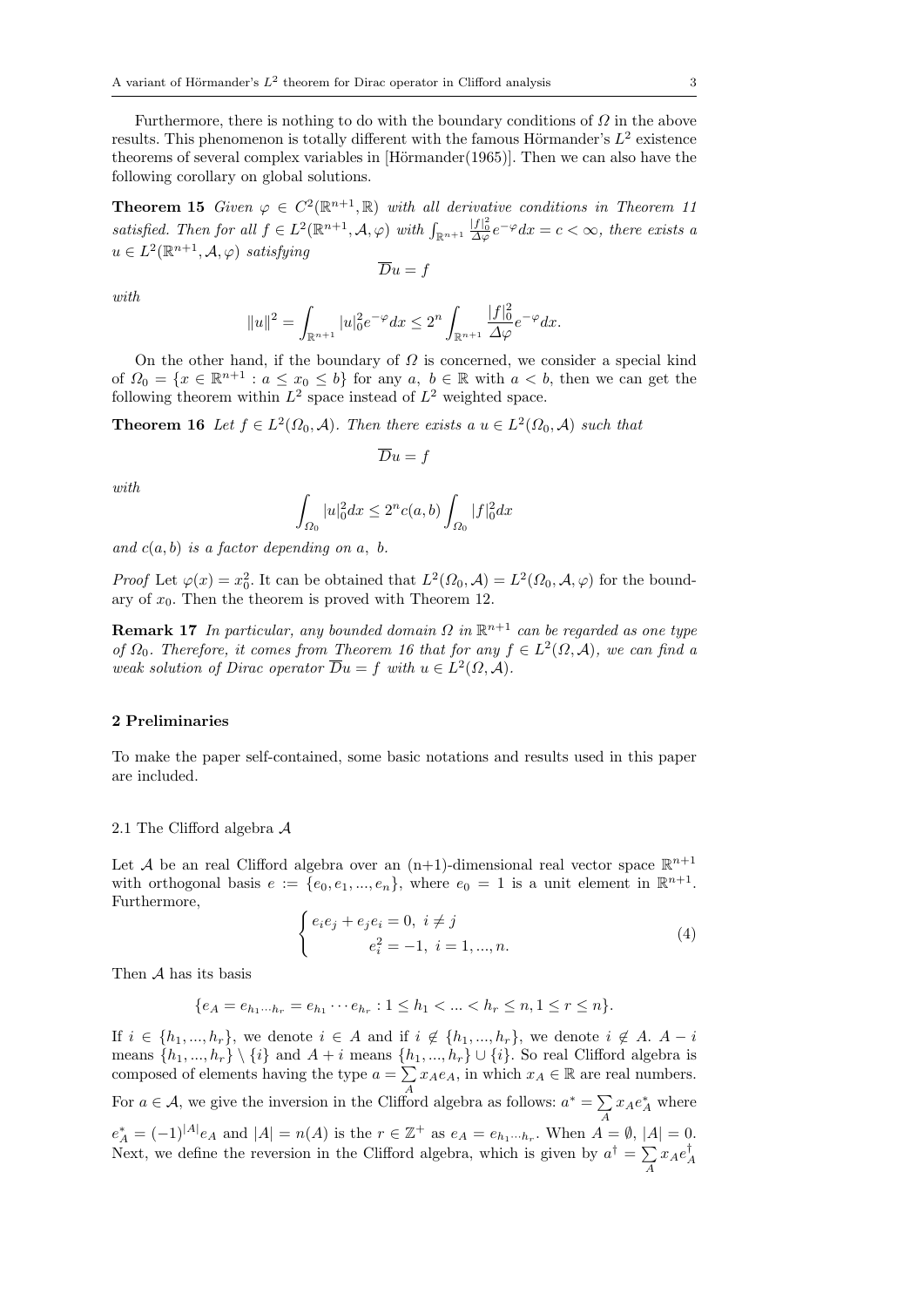where  $e^{\dagger}_A = (-1)^{(|A|-1)|A|/2} e_A$ . Now we present the involution which is a combination of the inversion and the reversion introduced above.

$$
\bar{a}=\sum\limits_{A}x_A\bar{e}_A
$$

where  $\bar{e}_A = e_A^*{}^{\dagger} = (-1)^{(|A|+1)|A|/2} e_A$ . From the definition, one can easily deduce that  $e_A\bar{e}_A=\bar{e}_Ae_A=1$ . Furthermore, we have

$$
\overline{\lambda\mu} = \bar{\mu}\bar{\lambda}, \quad \forall \lambda, \mu \in \mathcal{A}.
$$

Let  $a = \sum$  $\sum_{A} x_A e_A$  be a Clifford number. The coefficient  $x_A$  of the  $e_A$ -component will also be denoted by  $[a]_A$ . In particular the coefficient  $x_0$  of the  $e_0$ -component will be denoted by  $[a]_0$ , which is called the scalar part of the Clifford number *a*. An inner product on *A* is defined by putting for any  $\lambda, \mu \in A$ ,  $(\lambda, \mu)_0 := 2^n [\lambda \bar{\mu}]_0 = 2^n \sum_A \lambda_A \mu_A$ .

The corresponding norm on *A* reads  $|\lambda|_0 = \sqrt{(\lambda, \lambda)_0}$ .

We define a real functional on *A* that  $\tau_{e_A}: A \to \mathbb{R}$ 

$$
\langle \tau_{e_A}, \mu \rangle = 2^n (-1)^{(|A|+1)|A|/2} \mu_A.
$$

In the special case where  $A = \emptyset$  we have

$$
\langle \tau_{e_0}, \mu \rangle = 2^n \mu_0.
$$

Let  $\Omega$  be an open subset of  $\mathbb{R}^{n+1}$ . Then functions  $f$  defined in  $\Omega$  and with values in *A* are considered. They are of the form

$$
f(x) = \sum_{A} f_A(x)e_A
$$

where  $f_A(x)$  are functions with real value. Let  $\overline{D}$  denotes the Dirac differential operator

$$
\overline{D} = \sum_{i=0}^{n} e_i \partial_{x_i},
$$

its action on functions from the left and from the right being governed by the rules

$$
\overline{D}f = \sum_{i,A} e_i e_A \partial_{x_i} f_A \text{ and } f\overline{D} = \sum_{i,A} e_A e_i \partial_{x_i} f_A.
$$

*f* is called left-monogenic if  $\overline{D}f = 0$  and it is called right-monogenic if  $f\overline{D} = 0$ . The conjugate operator is given by

$$
D=\sum_{i=0}^n \bar{e}_i \partial_{x_i}.
$$

It can be found that

$$
\overline{D}D=D\overline{D}=\Delta
$$

where  $\Delta$  denotes the classical Laplacian in  $\mathbb{R}^{n+1}$ . When  $n = 1$ , one can think of  $x_0$  as the real part and of  $x_1$  as the imaginary part of the variable and to identify  $e_1$  with  $i$ . the operator  $\overline{D}$  then take the form  $\overline{D} = \partial_{x_0} + i \partial_{x_1}$ , which is similar the operator  $\overline{\partial}$  in complex analysis.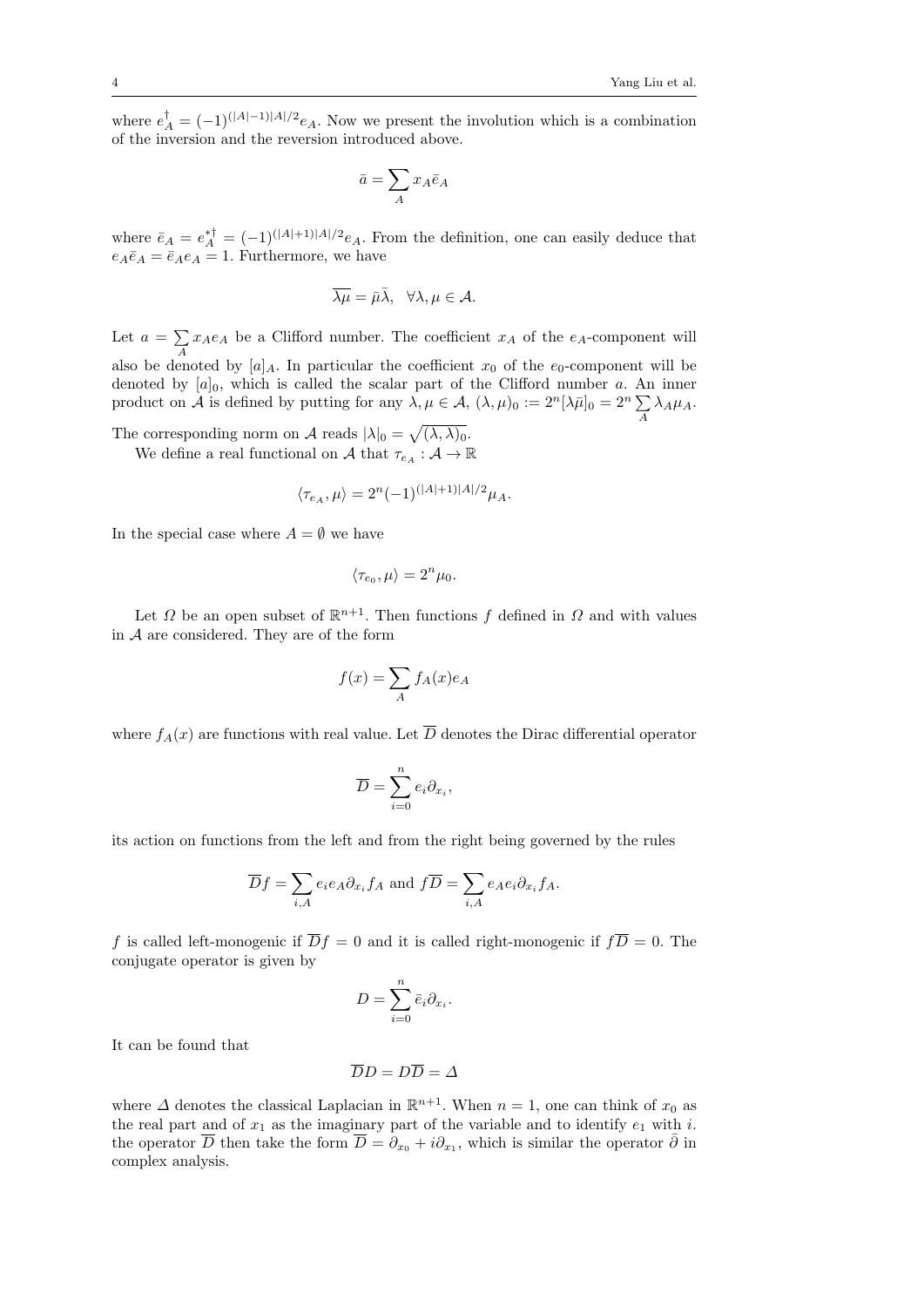2.2 Modules over Clifford algebras

This subsection is to give some general information concerning a class of topological modules over Clifford algebras. In the sequel definitions and properties will be stated for left *A*-module and their duals, the passage to the case of right *A*-module being straight-forward.

**Definition 21 (unitary left** *A***-module)** *Let X be a unitary left A-module, i.e. X is abelian group and a law*  $(\lambda, f) \to \lambda f : \mathcal{A} \times X \to X$  *is defined such that*  $\forall \lambda, \mu \in \mathcal{A}$ *, and f*, *g* ∈ *X* 

 $(i)$   $(\lambda + \mu)f = \lambda f + \mu f$ ,  $(iii)$   $\lambda \mu f = \lambda(\mu f)$ ,  $(iii)$   $\lambda(f+g) = \lambda f + \lambda g$  $(iv) e_0 f = f.$ 

*Moreover, when speaking of a submodule E of the unitary left A-module X, we mean that E is a non empty subset of X which becomes a unitary left A-module too when restricting the module operations of X to E.*

**Definition 22 (left** *A***-linear operator)** *If X, Y are unitary left A-modules, then*  $T: X \to Y$  *is said to be a left A-linear operator, if*  $\forall$  *f*, *g*  $\in$  *X and*  $\lambda \in \mathcal{A}$ 

$$
T(\lambda f + g) = \lambda T(f) + T(g).
$$

*The set of all* "*T*" *is denoted by*  $L(X, Y)$ *. If*  $Y = A$ *,*  $L(X, A)$  *is called the algebraic dual of X and denoted by X∗alg. Its elements are called left A-linear functionals on X and for any*  $T \in X^{*alg}$  *and*  $f \in X$ *, we denote by*  $\langle T, f \rangle$  *the value of*  $T$  *at*  $f$ *.* 

**Definition 23** (bounded functional) *An element*  $T \in X^{*alg}$  *is called bounded, if there exist a semi-norm p on X and*  $c > 0$  *such that for all*  $f \in X$ 

$$
|\langle T, f \rangle|_0 \leq c \cdot p(f).
$$

**Theorem 24** *[Brackx et al(1982)]***(Hahn-Banach type theorem)** *Let X be a unitary left A-module with semi-norm p, Y be a submodule of X, and T be a left A-linear functional on Y such that for some*  $c > 0$ *,* 

$$
|\langle T, g \rangle|_0 \le c \cdot p(g), \quad \forall g \in Y
$$

*Then there exists a left*  $A$ *-linear functional*  $\widetilde{T}$  *on*  $X$  *such that* 

 $(i)$   $\widetilde{T}$   $|_{Y} = T$ , *(ii) for some*  $c^* > 0$ ,  $|\langle T, f \rangle|_0 \le c^* \cdot p(f)$ ,  $\forall f \in X$ .

**Definition 25 (inner product on a unitary right** *A***-module)** *Let H be a unitary right A*-module, then a function  $( , ) : H \times H \rightarrow A$  is said to be a inner product on H *if for all*  $f, g, h \in H$  *and*  $\lambda \in \mathcal{A}$ *,* 

 $(i)$   $(f, g + h) = (f, g) + (f, h)$ ,  $(iii)$   $(f, g\lambda) = (f, g)\lambda$ ,  $(iii)$   $(f, g) = (g, f)$ ,  $\langle iv \rangle$   $\langle \tau_{e_0}, (f, f) \rangle \geq 0$  *and*  $\langle \tau_{e_0}, (f, f) \rangle = 0$  *if and only if*  $f = 0$ *,*  $\langle v \rangle \langle \tau_{e_0}, (f \lambda, f \lambda) \rangle \leq |\lambda|_0^2 \langle \tau_{e_0}, (f, f) \rangle.$ 

From the definition on inner product, putting for each  $f \in H$ 

$$
||f||^2 = \langle \tau_{e_0}, (f, f) \rangle,
$$

then it can be obtained that for any  $f, g \in H$ ,

$$
|\langle \tau_{e_0}, (f,g) \rangle| \le ||f|| ||g||, ||f+g|| \le ||f|| + ||g||. \tag{5}
$$

Hence, *∥ · ∥* is a proper norm on *H* turning it into a normed right *A*-module. Moreover, we have the following Cauchy-Schwarz inequality.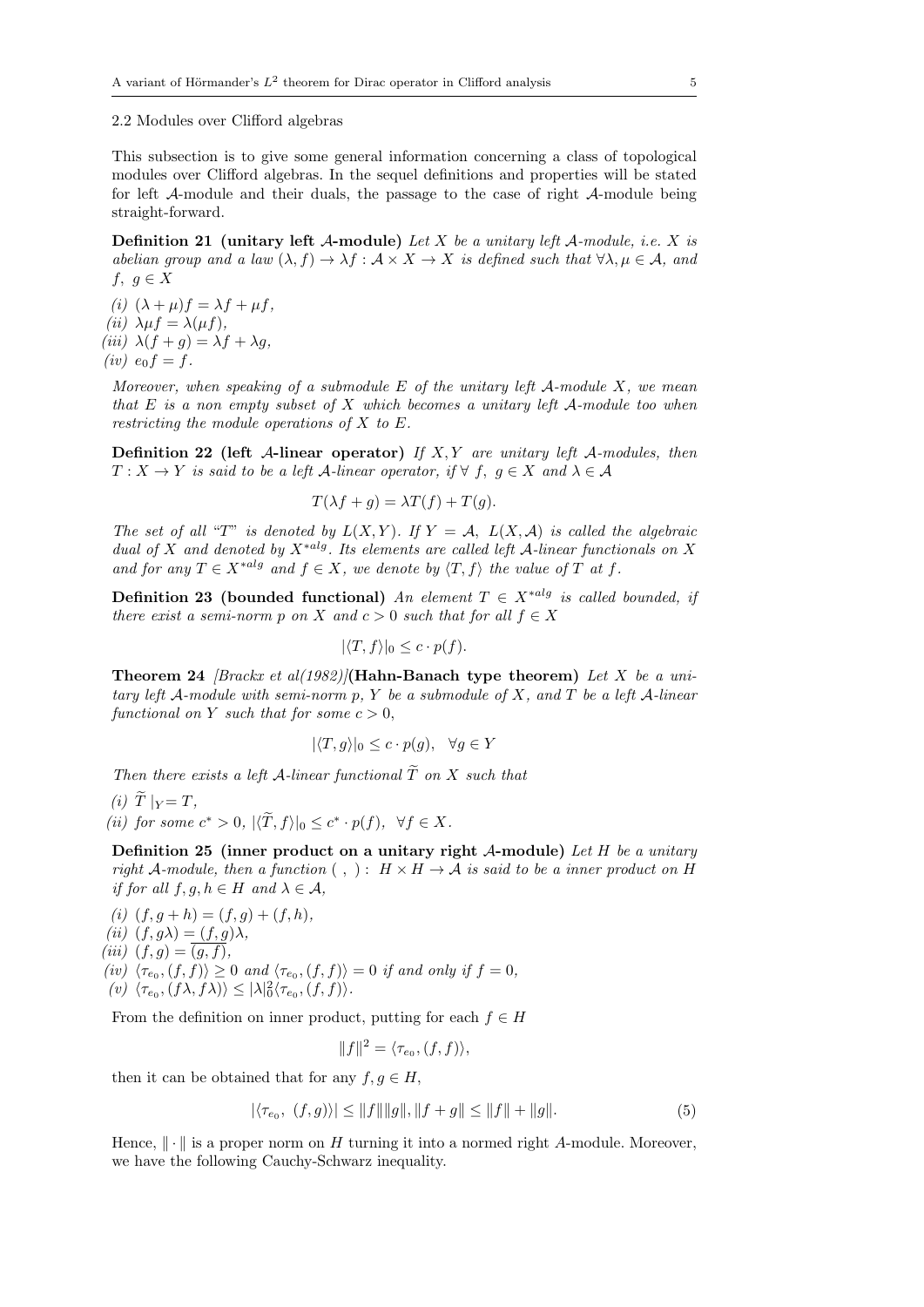**Proposition 26** *[Brackx et al(1982)] For all*  $f, g \in H$ ,  $|(f, g)|_0 \leq ||f|| ||g||$ .

**Definition 27 (right Hilbert** *A***-module)** *Let H be a unitary right A-module provided with an inner product* ( *,* )*. Then is it called a right Hilbert A-module if it is complete for the norm topology derived from the inner product.*

**Theorem 28** *[Brackx et al(1982)]***(Riesz representation theorem)** *Let H be a right Hilbert A*-modules and  $T \in H^{*alg}$ . Then *T* is bounded if and only if there exists a *(unique)* element  $g \in H$  *such that for all*  $f \in H$ *,* 

$$
T(f) := \langle T, f \rangle = (g, f).
$$

2.3 Hilbert space of square integrable functions

Now we extend the standard Hilbert space of square integrable functions to Clifford algebra. First, we denote  $L^1(\Omega,\mu)$  and  $L^2(\Omega,\mu)$  be the sets of all integrable or square integrable functions defined on the domain  $\Omega \in \mathbb{R}^{n+1}$  with respect to the measure  $\mu$ . Then  $L^1(\Omega, \mathcal{A}, \mu)$  and  $L^2(\Omega, \mathcal{A}, \mu)$  are defined as the sets of functions  $f : \Omega \to \mathcal{A}$ which are integrable or square integrable with respect to  $\mu$ , i.e., if  $f = \sum$  $\sum_{A} f_A e_A$ , then

for each *A*,  $f_A \in L^1(\Omega, \mu)$ , respectively  $f_A^2 \in L^1(\Omega, \mu)$ . Then one may easily check that  $L^1(\Omega, \mathcal{A}, \mu)$  and  $L^2(\Omega, \mathcal{A}, \mu)$  are unitary bi- $\mathcal{A}$ -module, i.e., unitary left- $\mathcal{A}$ **module and unitary right-***A***-module**. Furthermore, for any  $f, g \in L^2(\Omega, \mathcal{A}, \mu)$ ,  $\bar{f} \in$  $L^2(\Omega, \mathcal{A}, \mu)$  while  $\bar{f}g \in L^1(\Omega, \mathcal{A}, \mu)$ , where  $\bar{f}(x) = \overline{f(x)}$  and  $(\bar{f}g)(x) = \bar{f}(x)g(x), x \in \Omega$ . Consider as a right *A*-module, define for  $f, g \in L^2(\Omega, \mathcal{A}, \mu)$  that

$$
(f,g) = \int_{\Omega} \bar{f}(x)g(x)d\mu.
$$

Furthermore for any real linear functional *T* on *A*

$$
\langle T, (f, g) \rangle = \langle T, \int_{\Omega} \bar{f}(x)g(x) d\mu \rangle = \int_{\Omega} \langle T, \bar{f}(x)g(x) \rangle d\mu.
$$

Consequently, taking  $T = \tau_{e_0}$  we find that

$$
\langle \tau_{e_0}, (f, f) \rangle = \langle \tau_{e_0}, \int_{\Omega} \bar{f}(x) f(x) d\mu \rangle = \int_{\Omega} \langle \tau_{e_0}, \bar{f}(x) f(x) \rangle d\mu
$$

$$
= \int_{\Omega} |f(x)|_0^2 d\mu. \tag{6}
$$

Hence, for all  $f \in L^2(\Omega, \mathcal{A}, \mu)$ ,  $\langle \tau_{e_0}, (f, f) \rangle \geq 0$  and  $\langle \tau_{e_0}, (f, f) \rangle = 0$  if and only if *f* = 0 a.e. in *Ω*. Then it is easy to see that under the inner product defined, all conditions for  $L^2(\Omega, \mathcal{A}, \mu)$  to be a unitary right inner product *A*-module are satisfied. Since  $L^2(\Omega, \mathcal{A}, \mu) = \prod_A L^2(\Omega, \mu)$ , we have that  $L^2(\Omega, \mathcal{A}, \mu)$  is complete; in other words  $L^2(\Omega, \mathcal{A}, \mu)$  is a right Hilbert *A*-module, with the norm

$$
||f||^2 = \langle \tau_{e_0}, (f, f) \rangle = \int_{\Omega} |f(x)|_0^2 d\mu
$$

for  $f \in L^2(\Omega, \mathcal{A}, \mu)$ .

**Definition 29** (weighted  $L^2$  space) *Similar with*  $L^2(\Omega, \mathcal{A}, \mu)$ *, we can define the weighted*  $L^2(H, \mathcal{A}, \varphi)$  *for a given function*  $\varphi \in C^2(\Omega, \mathbb{R})$ *. First, let* 

$$
L^{2}(\Omega,\varphi) = \{f|f: \Omega \to \mathbb{R}, \int_{\Omega} |f(x)|^{2} e^{-\varphi} dx < +\infty\}.
$$

*Then we denote*

$$
L^{2}(H, \mathcal{A}, \varphi) = \{f | f: \Omega \to \mathcal{A}, f = \sum_{A} f_{A}e_{A}, f_{A} \in L^{2}(\Omega, \varphi)\}.
$$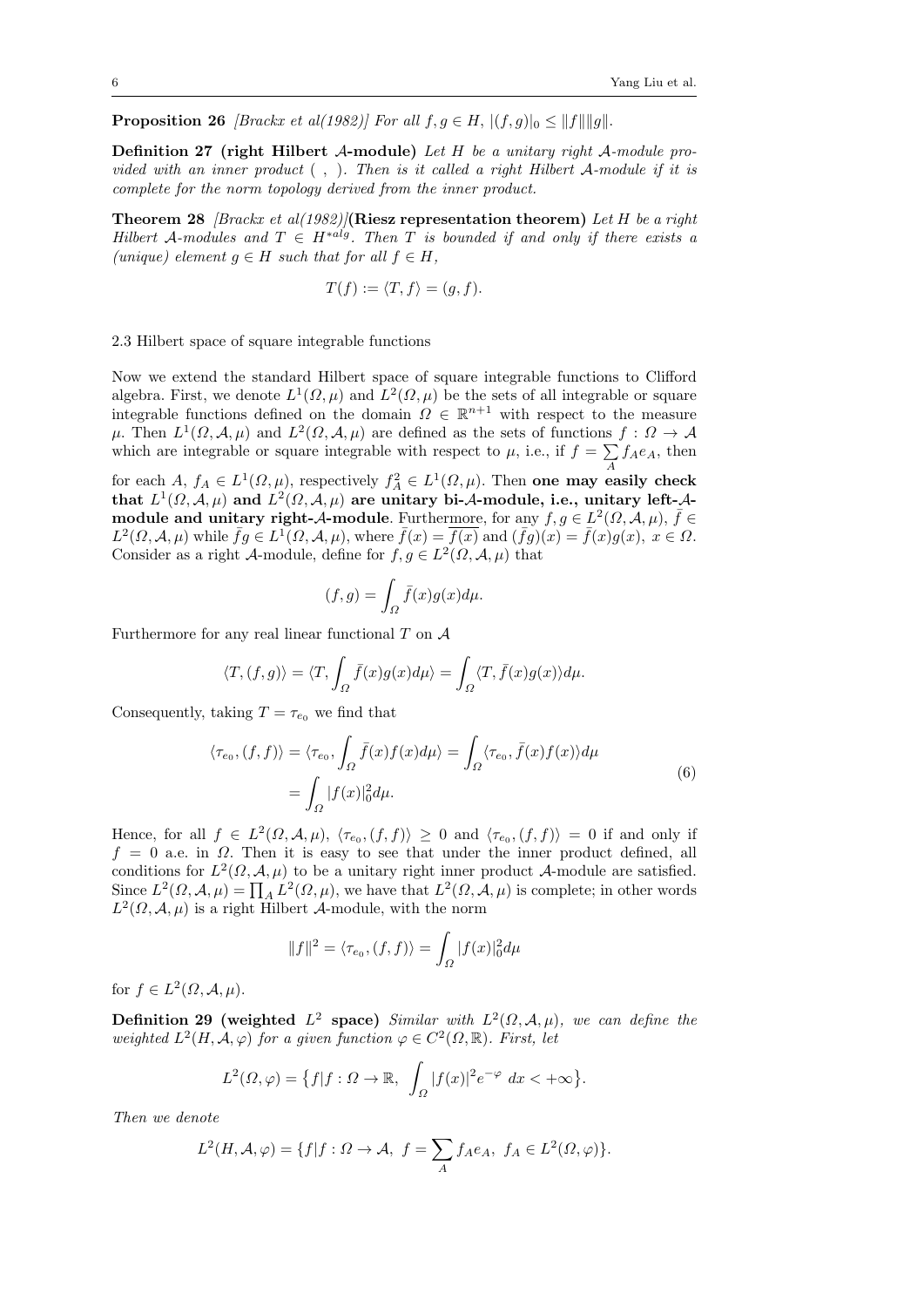*Moreover, for all*  $f, g \in L^2(H, \mathcal{A}, \varphi)$ *, we define* 

$$
(f,g)_{\varphi} = \int_{\Omega} \bar{f}(x)g(x)e^{-\varphi}dx.
$$

*Then it is also easy to see*  $L^2(\Omega, \mathcal{A}, \varphi)$  *is a right Hilbert*  $\mathcal{A}\text{-module}$ *, with the norm* 

$$
||f||^2 = \langle \tau_{e_0}, (f, f)_{\varphi} \rangle = \int_{\Omega} |f(x)|_0^2 e^{-\varphi} dx \tag{7}
$$

 $for f \in L^2(\Omega, \mathcal{A}, \varphi).$ 

## 2.4 Cauchy's integral formula

Let *M* be an  $(n+1)$ -dimensional differentiable and oriented manifold contained in some open subset  $\Sigma$  of  $\mathbb{R}^{n+1}$ . By means of the n-forms

$$
d\hat{x}_i = dx_0 \wedge \cdots \wedge dx_{i-1} \wedge dx_{i+1} \wedge \cdots \wedge dx_n, \quad i = 0, 1, ..., n,
$$

an *A*-valued n-form is introduced by putting

$$
d\sigma = \sum_{i=0}^{n} (-1)^{i} e_i d\hat{x}_i,
$$

similarly, denote

$$
d\bar{\sigma} = \sum_{i=0}^{n} (-1)^{i} \bar{e}_i d\hat{x}_i.
$$

Furthermore the volume-element

$$
dx = dx_0 \wedge \cdots \wedge dx_n
$$

is used.

**Proposition 210** *[Brackx et al(1982)]***(Stokes-Green Theorem)** *If*  $f, g \in C^1(\Sigma, \mathcal{A})$ *then for any*  $(n+1)$ -*chain*  $\Omega$  *on*  $M \subset \Sigma$ ,

$$
\begin{aligned} &\int_{\partial\Omega}fd\sigma g=\int_{\Omega}(f\overline{D})gdx+\int_{\Omega}f(\overline{D}g)dx,\\ &\int_{\partial\Omega}fd\bar{\sigma}g=\int_{\Omega}(fD)gdx+\int_{\Omega}f(Dg)dx. \end{aligned}
$$

**Remark 211** *Denote*  $C_0^{\infty}(\Omega,\mathbb{R})$  *as the set of all smooth real-valued functions with compact support in*  $\Omega$  *and*  $C_0^{\infty}(\Omega, \mathcal{A}) := \{f | f : \Omega \to \mathcal{A}, f = \sum$  $\sum_{A} f_A e_A, f_A \in C_0^{\infty}(\Omega, \mathbb{R})$ .

*If f or*  $g \in C_0^{\infty}(\Omega, \mathcal{A})$ *, then we have from the Stokes-Green theorem that* 

$$
\int_{\Omega} (f\overline{D})g dx = -\int_{\Omega} f(\overline{D}g) dx,
$$

$$
\int_{\Omega} (fD)g dx = -\int_{\Omega} f(Dg) dx.
$$

**Lemma 212** *If*  $u(x) \in C^1(\Omega, \mathcal{A})$ , then  $\overline{D}u = \overline{u}D$ .

*Proof* Let  $u(x) = \sum_{A} e_A u_A$ . Then

$$
\overline{\overline{D}u} = \sum_{i,A} \overline{e_i e_A} \partial_{x_i} u_A = \sum_{i,A} \overline{e}_A \overline{e}_i \partial_{x_i} u_A = \overline{u}D. \tag{8}
$$

**Lemma 213** *[Huang et al(2006)] If*  $u(x) = \sum_{A} e_A u_A$ ,  $v(x) = \sum_{i=0}^{n} e_i v_i$ , then

$$
\overline{D}(uv) = (\overline{D}u)v + u(\overline{D}v) + \sum_{j=1}^{n} (e_ju - ue_j)\partial_{x_j}v.
$$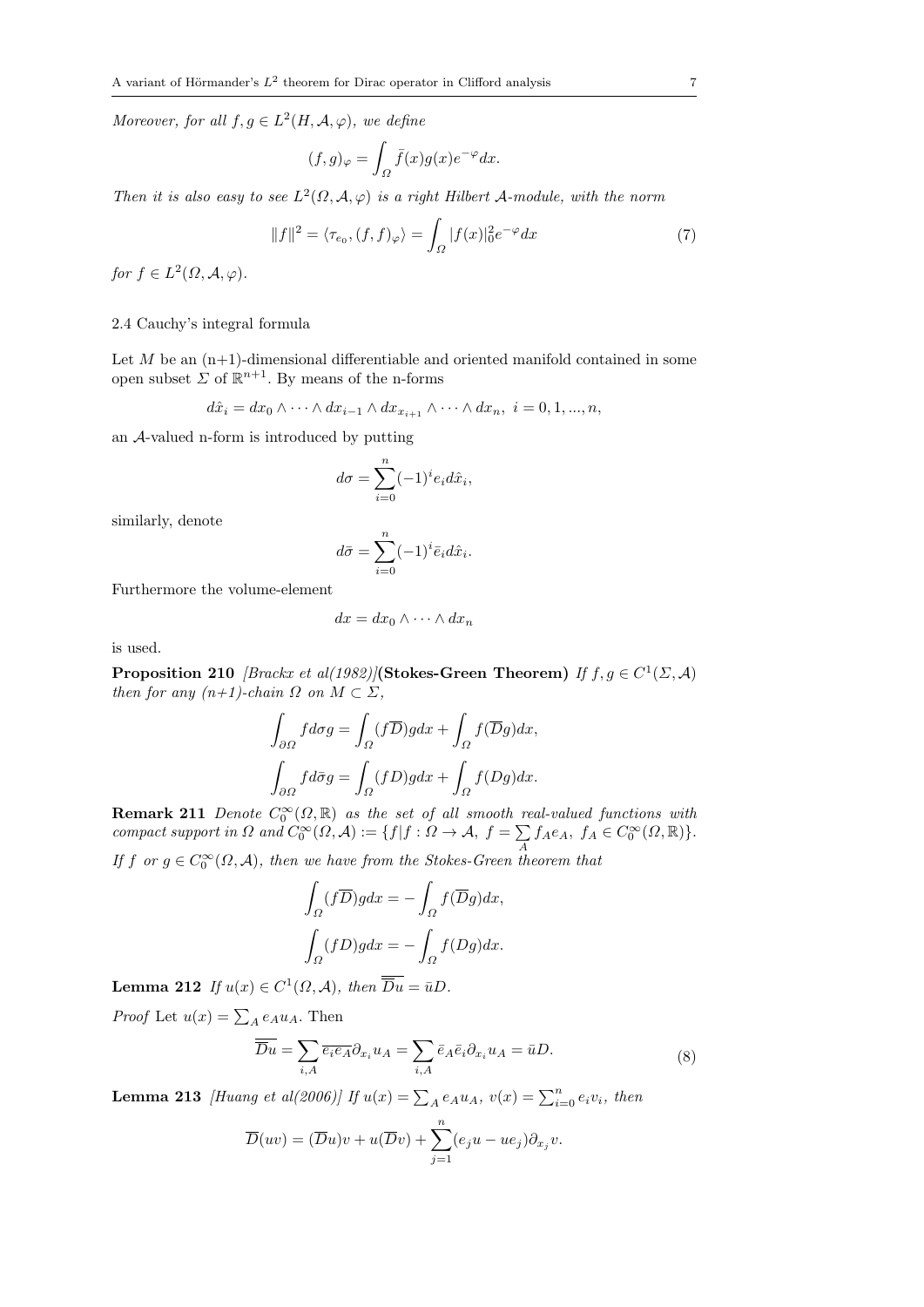#### 2.5 Weak solutions

**Definition 214**  $(\overline{D}$  **solution in weak sense)** *If*  $f \in L^1_{loc}(\Omega, \mathcal{A})$ ,  $u : \Omega \to \mathcal{A}$  *is a weak solution of*

$$
Du = f \ (or \ Du = f)
$$

*if for any*  $\alpha \in C_0^{\infty}(\Omega, \mathcal{A}),$ 

$$
\int_{\Omega} \alpha f dx = -\int_{\Omega} (\alpha \overline{D}) u dx \text{ (or } \int_{\Omega} \alpha f dx = -\int_{\Omega} (\alpha D) u dx).
$$

It should be noticed that if *u* is a weak solution of  $\overline{D}u = 0$ , in addition, if *u* is smooth in *Ω*, then it is left-monogenic. Now it is natural to give the definition of *∆* solution in weak sense.

**Definition 215**  $(A \text{ solution in weak sense})$  *If*  $f \in L^1_{loc}(\Omega, \mathcal{A}), u : \Omega \to \mathcal{A}$  *is a weak solution of*

$$
\Delta u = f
$$

*if for any*  $\alpha \in C_0^{\infty}(\Omega, \mathcal{A}),$ 

$$
\int_{\Omega} \alpha f dx = \int_{\Omega} (\Delta \alpha) u dx.
$$

**Theorem 216** *If*  $f \in L^1_{loc}(\Omega, \mathcal{A})$ , and  $\overline{D}f = 0$  *in weak sense, then f is left-monogenic at any point of*  $\Omega$ *.* 

*Proof* : Since  $\overline{D}f = 0$  in weak sense, then  $\Delta f = 0$  in weak sense. By Weyl's lemma, f is smooth in  $\Omega$  and has  $\Delta f = 0$  in classical sense, then of course f is left-monogenic at any point of *Ω*.

**Remark 217** *This is useful to deal with uniqueness of weak solutions. for example, if*  $u, v \in L^1_{loc}(\Omega, \mathcal{A})$  *are two weak solutions of*  $\overline{D}u = f$ *, then*  $u = v + w$  *with any w left-monogenic.*

**Remark 218** *An important example of a left monogenic function is the generalized Cauchy kernel*

$$
G(x) = \frac{1}{\omega_{n+1}} \frac{\overline{x}}{|x|^{n+1}},
$$

where  $\omega_{n+1}$  denotes the surface area of the unit ball in  $\mathbb{R}^{n+1}$ . This function obviously *belongs to*  $L^1_{loc}(\Omega, \mathcal{A})$  *and is a fundamental solution of the Dirac operator in the classical sense at any point of*  $\mathbb{R}^{n+1}$  *except 0. However, it is not a weak solution of the Dirac operator. In fact, if it satisfies*  $\overline{D}f = 0$  *in weak sense, then from Theorem 216, it must be left-monogenic in the any point of Ω which could include* 0*. Therefore, we get a contradiction.*

For  $f \in L^2(\Omega, \mathcal{A}, \varphi)$ ,  $u : \Omega \to \mathcal{A}$ . If  $\overline{D}u = f$ , based on the Stokes-Green theorem, we can define the dual operator  $\overline{D}_{\varphi}^*$  of  $\overline{D}$  under the inner product of  $L^2(\Omega, \mathcal{A}, \varphi)$ . For any  $\alpha \in C_0^{\infty}(\Omega, \mathcal{A}),$ 

$$
(\alpha, f)_{\varphi} = \int_{\Omega} \bar{\alpha} f e^{-\varphi} dx = \int_{\Omega} \bar{\alpha} e^{-\varphi} f dx
$$
  
\n
$$
= \int_{\Omega} (\bar{\alpha} e^{-\varphi})(\overline{D}u) dx
$$
  
\n
$$
= -\int_{\Omega} ((\bar{\alpha} e^{-\varphi}) \overline{D}) u dx
$$
  
\n
$$
= -\int_{\Omega} ((\bar{\alpha} e^{-\varphi}) \overline{D}) e^{\varphi} u e^{-\varphi} dx
$$
  
\n
$$
= \int_{\Omega} \overline{-e^{\varphi} D(\alpha e^{-\varphi})} u e^{-\varphi} dx
$$
  
\n
$$
= (-e^{-\varphi} D(\alpha e^{-\varphi}), u)_{\varphi} \triangleq (\overline{D}_{\varphi}^{*} \alpha, u)_{\varphi},
$$
  
\n(9)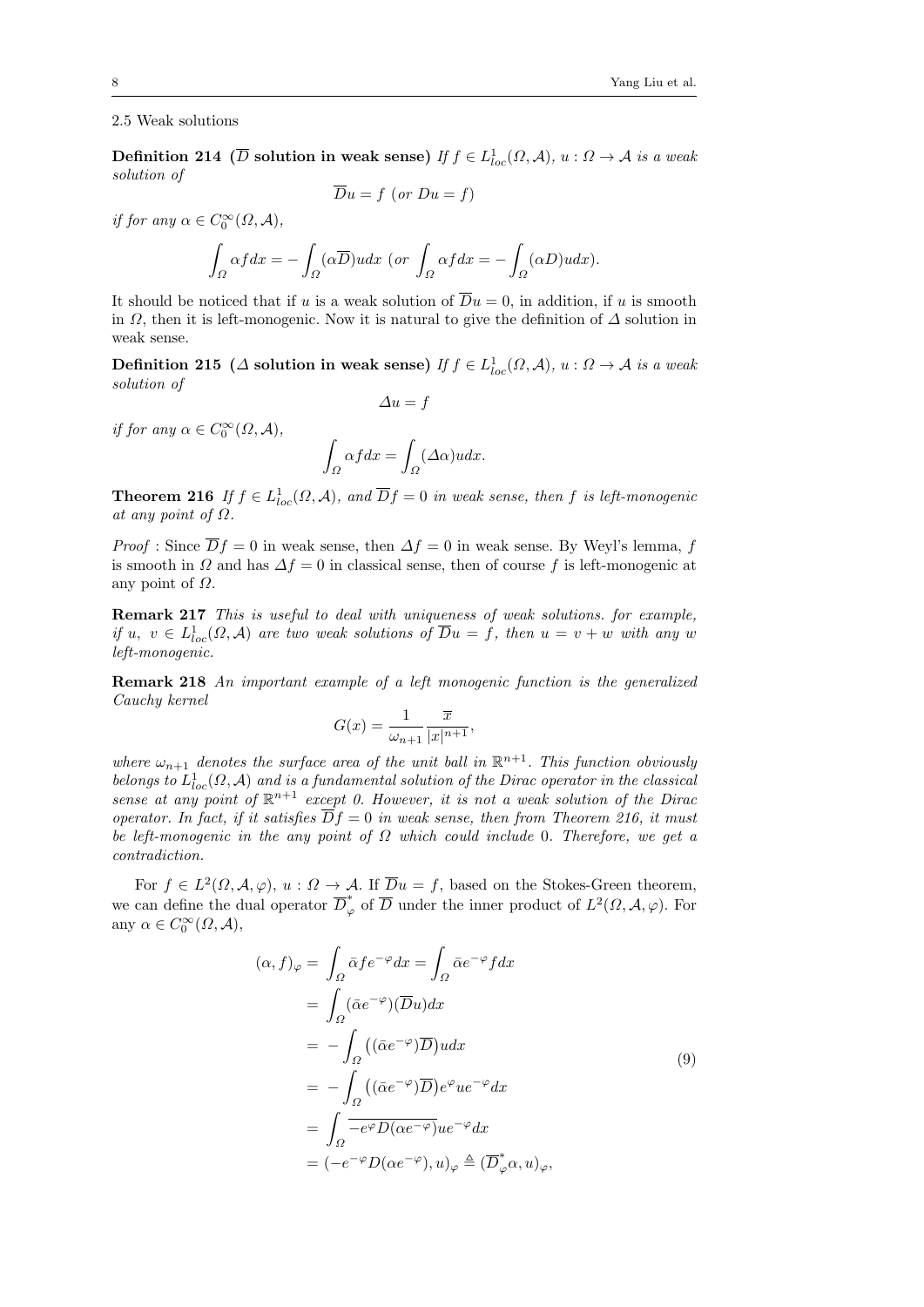where  $\overline{D}_{\varphi}^* \alpha = -e^{\varphi} D(\alpha e^{-\varphi}) = \alpha(D\varphi) - D\alpha$ , i.e.

$$
(\alpha,\overline{D}u)_{\varphi}=(\overline{D}^*_{\varphi}\alpha,u)_{\varphi}.
$$

In the same way, we also have

$$
(\overline{D}u,\alpha)_{\varphi}=(u,\overline{D}^*_{\varphi}\alpha)_{\varphi}.
$$

#### **3 The proof of Theorem 11**

Now we are in the position of proving Theorem 11.

*Proof* (*Suff iciency*) From the definition of dual operator and Cauchy-Schwarz inequality in Proposition 26, we have

$$
|(f, \alpha)_{\varphi}|_{0}^{2} = |(\overline{D}u, \alpha)_{\varphi}|_{0}^{2} = |(u, \overline{D}_{\varphi}^{*}\alpha)_{\varphi}|_{0}^{2}
$$
  
\n
$$
\leq ||u||^{2} \cdot ||\overline{D}_{\varphi}^{*}\alpha||^{2}
$$
  
\n
$$
\leq c \cdot ||\overline{D}_{\varphi}^{*}\alpha||^{2}.
$$

(*necessity*) We aim to prove the necessity with Riesz representation theorem. First, we denote the submodule

$$
E = \{\overline{D}_{\varphi}^* \alpha, \ \alpha \in C_0^{\infty}(\Omega, \mathcal{A}), \ \varphi \in C^2(\Omega, \mathbb{R})\} \subset L^2(\Omega, \mathcal{A}, \varphi).
$$

Then we define a linear functional  $L_f$  on  $E$ , i.e.,  $L_f \in E^{*alg}$  for a fixed  $f \in L^2(\Omega, \mathcal{A}, \varphi)$ as follows,

$$
\langle L_f, \overline{D}^*_\varphi \alpha \rangle = (f, \alpha)_\varphi = \int_{\Omega} \overline{f} \cdot \alpha \cdot e^{-\varphi} dx \in \mathcal{A}.
$$

From (3), we have

$$
|\langle L_f, \overline{D}_{\varphi}^* \alpha \rangle|_0 = |(f, \alpha)_{\varphi}|_0 \le \sqrt{c} \cdot ||\overline{D}_{\varphi}^* \alpha||,
$$

which meas that  $L_f$  is a bounded functional from Definition 23. By the Hahn-Banach type theorem in Theorem 24,  $L_f$  can be extended to a linear functional  $\tilde{L}_f$  on  $L^2(\Omega, \mathcal{A}, \varphi)$ , and with

$$
|\langle \widetilde{L}_f, g \rangle|_0 \le \sqrt{c^*} \|g\|, \ \forall g \in L^2(\Omega, \mathcal{A}, \varphi), \tag{10}
$$

where  $\sqrt{c^*} = \sqrt{c} \cdot |e_0|_0$ , since  $|e_A|_0 = 2^{n/2}$ , then  $c^* = 2^n c$  from [Brackx et al(1982)]. Now we are in the position to use the Riesz representation theorem for the operator  $\widetilde{L}_f$ . From Theorem 28, there exists a  $u \in L^2(\Omega, \mathcal{A}, \varphi)$  such that

$$
\langle \widetilde{L}_f, g \rangle = (u, g)_{\varphi}, \ \forall g \in L^2(\Omega, \mathcal{A}, \varphi). \tag{11}
$$

For  $\forall \alpha \in C_0^{\infty}(\Omega, \mathcal{A})$ , let  $g = \overline{D}_{\varphi}^* \alpha$ . Then

$$
(f, \alpha)_{\varphi} = \langle L_f^*, \overline{D}_{\varphi}^* \alpha \rangle = (u, \overline{D}_{\varphi}^* \alpha)_{\varphi} = (\overline{D}u, \alpha)_{\varphi},
$$

which deduces that

$$
\int_{\Omega} \bar{f} \alpha e^{-\varphi} dx = \int_{\Omega} \overline{(\overline{D}u)} \alpha e^{-\varphi} dx.
$$

Conjugating both sides of above equation leads to

$$
\int_{\Omega} \bar{\alpha} f \cdot e^{-\varphi} dx = \int_{\Omega} \bar{\alpha}(\overline{D}) u e^{-\varphi} dx.
$$

Let  $\alpha = \bar{\alpha}e^{\varphi}$ , then it can be obtained that

$$
\int_{\Omega} \alpha f dx = \int_{\Omega} \alpha(\overline{D}u) dx, \ \forall \alpha \in C_0^{\infty}(\Omega, \mathcal{A}).
$$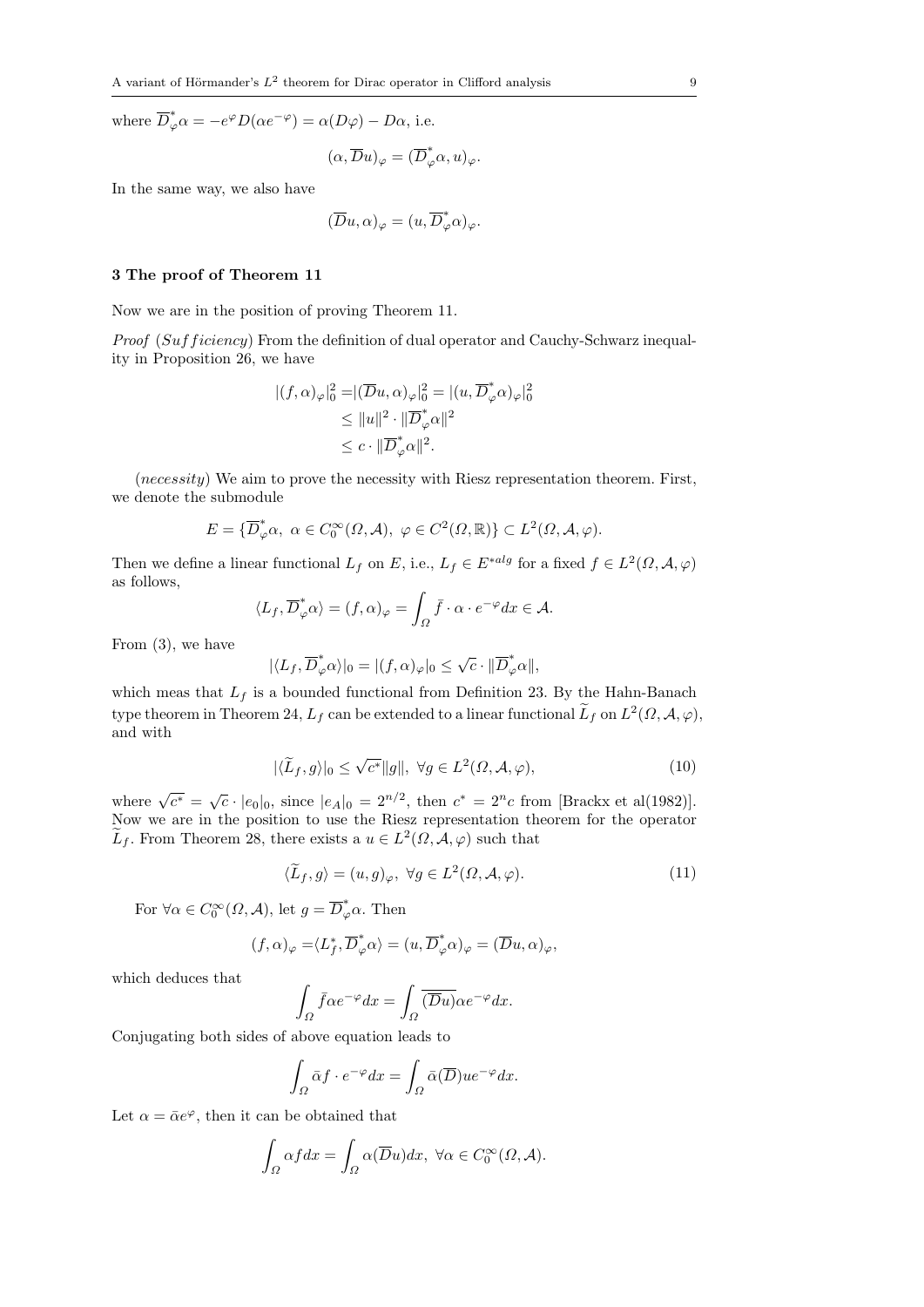Hence,

$$
\overline{D}u = f
$$

is proved from the definition of weak solutions.

Next, we give the bound for the norm of *u*. Let  $g = u = \sum_{A} e_A u_A \in L^2(\Omega, \mathcal{A}, \varphi)$ , from  $(10)$  and  $(11)$ , we get that

$$
|(u,u)_{\varphi}|_0 \le \sqrt{c^*} \|u\|. \tag{12}
$$

On the other hand,

$$
\begin{split}\n\left|(u,u)_{\varphi}\right|_{0}^{2} &= \left|\int_{\Omega} \bar{u}u e^{-\varphi} dx\right|_{0}^{2} \\
&= 2^{n} \cdot \left[\int_{\Omega} \bar{u}u e^{-\varphi} dx \cdot \overline{\int_{\Omega} \bar{u}u e^{-\varphi} dx}\right]_{0} \\
&= 2^{n} \left[\int_{\Omega} (\sum_{A} u_{A}^{2} + \sum_{A \neq B} \bar{e}_{A} e_{B} u_{A} u_{B}) e^{-\varphi} dx \cdot \overline{\int_{\Omega} (\sum_{A} u_{A}^{2} + \sum_{A \neq B} \bar{e}_{A} e_{B} u_{A} u_{B}) e^{-\varphi} dx}\right]_{0} \\
&= 2^{n} \left[\left(\int_{\Omega} \sum_{A} u_{A}^{2} e^{-\varphi} dx\right)^{2} + \left(\int_{\Omega} \sum_{A \neq B} u_{A} u_{B} e^{-\varphi} dx\right)^{2}\right],\n\end{split}
$$
\n(13)

and

$$
||u||^2 = \int_{\Omega} |u|_0^2 e^{-\varphi} dx = 2^n \int_{\Omega} [\bar{u}u]_0 e^{-\varphi} dx = 2^n \int_{\Omega} \sum_A u_A^2 \cdot e^{-\varphi} dx \tag{14}
$$

So we have  $||u||^4 = 2^{2n} \cdot (\int_{\Omega} \sum_i$ *A*  $u_A^2 \cdot e^{-\varphi} dx$ <sup>2</sup>. Hence,

$$
|(u,u)_\varphi|_0^2=2^n[(\int_{\varOmega} \sum_{A} u^2_A \cdot e^{-\varphi} dx)^2+(\int_{\varOmega} \sum_{A \neq B} u_A u_B e^{-\varphi} dx)^2] \geq 2^{-n} \|u\|^4.
$$

Combining with (12), it is obtained that

$$
||u||^2 \le 2^{n/2} |(u,u)_\varphi|_0 \le 2^{n/2} \sqrt{c^*} ||u||,
$$

and

$$
||u||^2 \le 2^n c.
$$

The proof is completed.

# **4 The proof of Theorem 12**

It should be noticed that inequality (3) in Theorem 11 is related with  $\alpha \in C_0^{\infty}(\Omega, \mathcal{A})$ . In the following, we will give another sufficient condition that has nothing to do with the space  $C_0^{\infty}(\Omega, \mathcal{A})$ . First, we need to compute the norm of  $\|\overline{D}_{\varphi}^*\alpha\|$  for any  $\alpha \in C_0^{\infty}(\Omega, \mathcal{A})$ .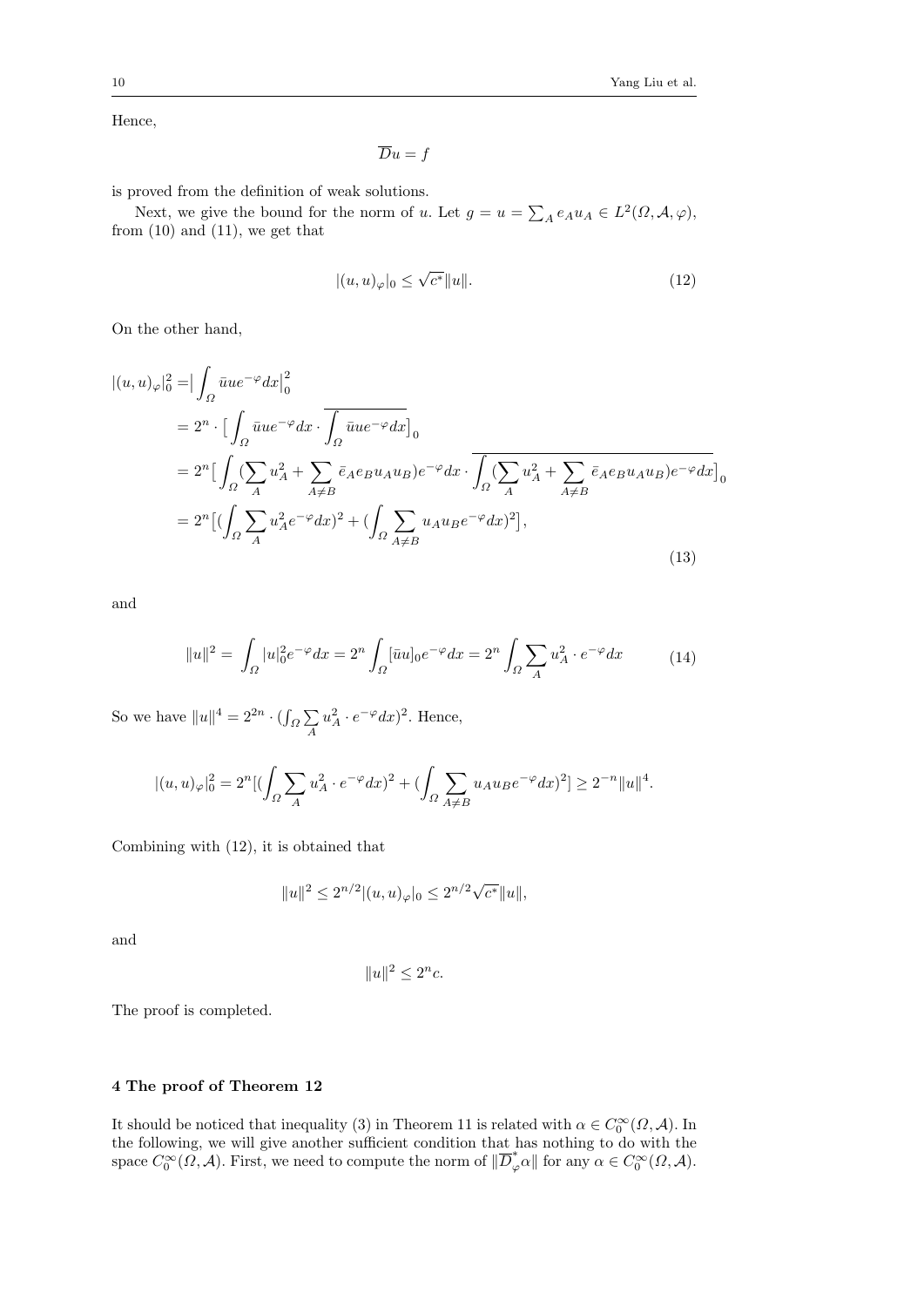$$
\|\overline{D}^*_{\varphi}\alpha\|^2 = \int_{\Omega} |\overline{D}^*_{\varphi}\alpha|^2_0 e^{-\varphi} dx
$$
  
\n
$$
= \int_{\Omega} \langle \tau_{e_0}, \overline{D}^*_{\varphi}\alpha \cdot \overline{D}^*_{\varphi}\alpha \rangle e^{-\varphi} dx
$$
  
\n
$$
= \langle \tau_{e_0}, \int_{\Omega} \overline{D}^*_{\varphi}\alpha \cdot \overline{D}^*_{\varphi}\alpha e^{-\varphi} dx \rangle
$$
  
\n
$$
= \langle \tau_{e_0}, (\overline{\alpha}, \overline{D}^*_{\varphi}\alpha, \overline{D}^*_{\varphi}\alpha) \varphi \rangle
$$
  
\n
$$
= \langle \tau_{e_0}, (\alpha, \overline{D}\alpha(\Omega\varphi) - D\alpha) \rangle_{\varphi} \rangle
$$
  
\n
$$
= \langle \tau_{e_0}, (\alpha, \overline{D}\alpha(D\varphi) + \alpha \Delta \varphi - \Delta \alpha + \sum_{j=1}^n (e_j \alpha - \alpha e_j) \frac{\partial}{\partial x_j}(D\varphi) \rangle_{\varphi} \rangle
$$
  
\n
$$
= \langle \tau_{e_0}, (\alpha, \overline{D}^*_{\varphi}(\overline{D}\alpha) + \alpha \Delta \varphi + \sum_{j=1}^n (e_j \alpha - \alpha e_j) \frac{\partial}{\partial x_j}(D\varphi) \rangle_{\varphi} \rangle
$$
  
\n
$$
= \langle \tau_{e_0}, (\alpha, \overline{D}^*_{\varphi}(\overline{D}\alpha))_{\varphi} + (\alpha, \alpha \Delta \varphi)_{\varphi} + (\alpha, \sum_{j=1}^n (e_j \alpha - \alpha e_j) \frac{\partial}{\partial x_j}(D\varphi) \rangle_{\varphi} \rangle
$$
  
\n
$$
= \langle \tau_{e_0}, (\alpha, \overline{D}^*_{\varphi}(\overline{D}\alpha))_{\varphi} \rangle + \langle \tau_{e_0}, (\alpha, \alpha \Delta \varphi)_{\varphi} \rangle + \langle \tau_{e_0}, (\alpha, \sum_{j=1}^n (e_j \alpha - \alpha e_j) \frac{\partial}{\partial x_j}(D\varphi) \rangle_{\varphi} \rangle
$$
  
\n
$$
=
$$

where

$$
I_1 = \langle \tau_{e_0}, (\alpha, \overline{D}_{\varphi}^*(\overline{D}\alpha))_{\varphi} \rangle = \langle \tau_{e_0}, (\overline{D}\alpha, \overline{D}\alpha)_{\varphi} \rangle = ||\overline{D}\alpha||^2,
$$
  

$$
I_2 = \langle \tau_{e_0}, (\alpha, \alpha \Delta \varphi)_{\varphi} \rangle = \int_{\Omega} |\alpha|_0^2 \Delta \varphi e^{-\varphi} dx,
$$

and

$$
I_{3} = \langle \tau_{e_{0}}, (\alpha, \sum_{j=1}^{n} (e_{j}\alpha - \alpha e_{j}) \frac{\partial}{\partial x_{j}} (D\varphi))_{\varphi} \rangle
$$
  
\n
$$
= \langle \tau_{e_{0}}, (\alpha, \sum_{j=1}^{n} (e_{j}\alpha - \alpha e_{j}) \frac{\partial}{\partial x_{j}} (\sum_{i=0}^{n} \bar{e}_{i} \frac{\partial \varphi}{\partial x_{i}}))_{\varphi} \rangle
$$
  
\n
$$
= \langle \tau_{e_{0}}, (\alpha, \sum_{j=1}^{n} \sum_{i=0}^{n} (e_{j}\alpha \bar{e}_{i} - \alpha e_{j} \bar{e}_{i}) \frac{\partial^{2} \varphi}{\partial x_{j} \partial x_{i}})_{\varphi} \rangle
$$
  
\n
$$
= \langle \tau_{e_{0}}, \int_{\Omega} \bar{\alpha} \sum_{j=1}^{n} \sum_{i=0}^{n} (e_{j}\alpha \bar{e}_{i} - \alpha e_{j} \bar{e}_{i}) \frac{\partial^{2} \varphi}{\partial x_{j} \partial x_{i}} e^{-\varphi} dx \rangle
$$
  
\n
$$
= \int_{\Omega} \langle \tau_{e_{0}}, \bar{\alpha} \sum_{j=1}^{n} \sum_{i=0}^{n} (e_{j}\alpha \bar{e}_{i} - \alpha e_{j} \bar{e}_{i}) \frac{\partial^{2} \varphi}{\partial x_{j} \partial x_{i}} \rangle e^{-\varphi} dx.
$$
 (15)

It should be noticed that if  $n = 1$ , i.e., the space  $\mathbb{R}^2$  is considered, then  $I_3 = 0$ .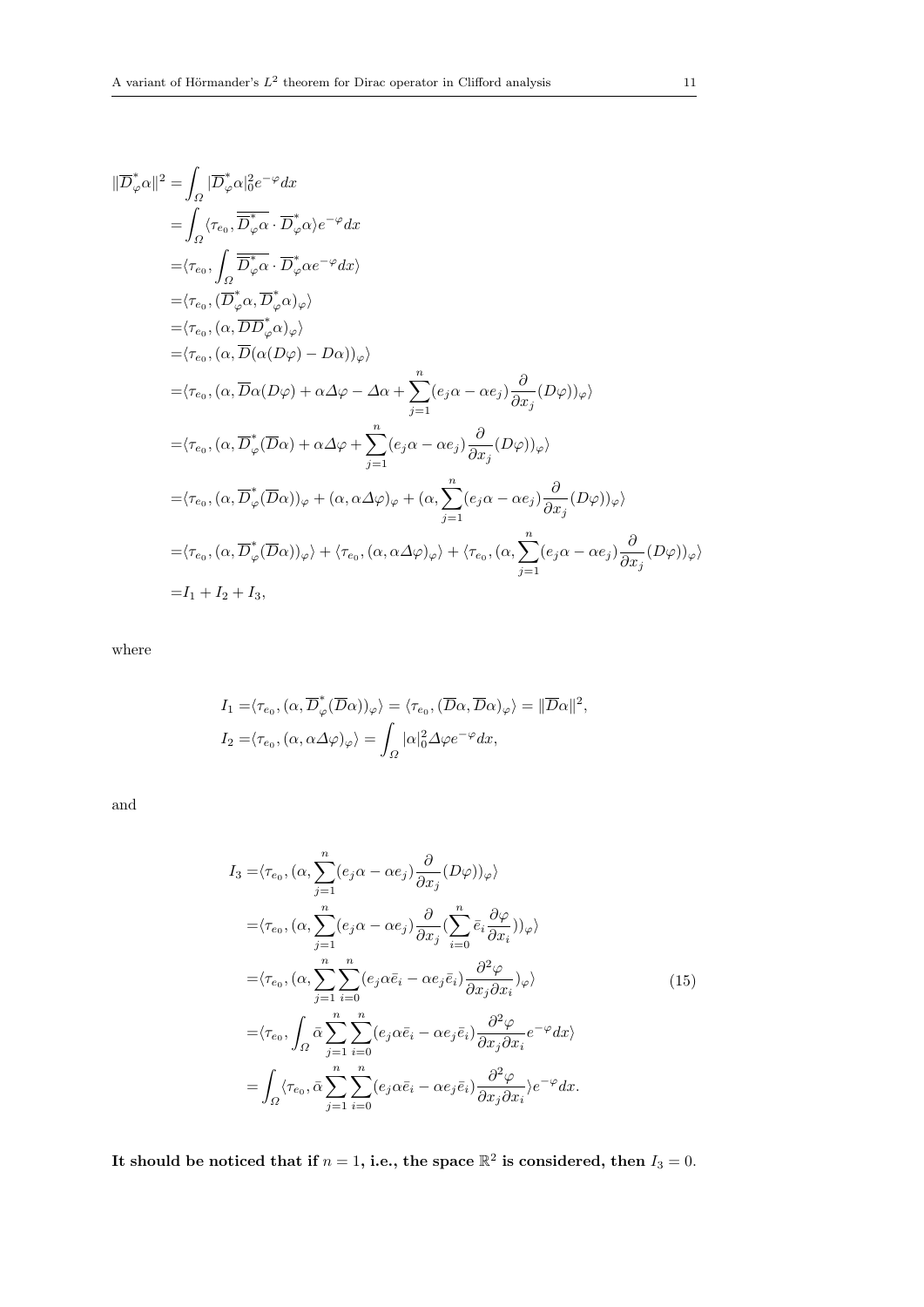Since for  $1 \le i, j \le n$  and  $i \ne j$ ,  $e_j \overline{e}_i = -e_j e_i = e_i e_j = -e_i \overline{e}_j$ . For simplicity, let

$$
I_{4} = \langle \tau_{e_{0}}, \bar{\alpha} \sum_{j=1}^{n} \sum_{i=0}^{n} (e_{j} \alpha \bar{e}_{i} - \alpha e_{j} \bar{e}_{i}) \frac{\partial^{2} \varphi}{\partial x_{j} \partial x_{i}} \rangle
$$
  
\n
$$
= \langle \tau_{e_{0}}, \sum_{j=1}^{n} \sum_{i=1}^{n} (\bar{\alpha} e_{j} \alpha \bar{e}_{i} - \bar{\alpha} \alpha e_{j} \bar{e}_{i}) \frac{\partial^{2} \varphi}{\partial x_{j} \partial x_{i}} \rangle + \langle \tau_{e_{0}}, \sum_{j=1}^{n} (\bar{\alpha} e_{j} \alpha \bar{e}_{0} - \bar{\alpha} \alpha e_{j} \bar{e}_{0}) \frac{\partial^{2} \varphi}{\partial x_{j} \partial x_{0}} \rangle
$$
  
\n
$$
= \langle \tau_{e_{0}}, \sum_{i=1}^{n} (\bar{\alpha} e_{i} \alpha \bar{e}_{i} - \bar{\alpha} \alpha e_{i} \bar{e}_{i}) \frac{\partial^{2} \varphi}{\partial x_{i}^{2}} \rangle + \langle \tau_{e_{0}}, \sum_{j\neq i}^{n} (\bar{\alpha} e_{j} \alpha \bar{e}_{i}) \frac{\partial^{2} \varphi}{\partial x_{j} \partial x_{i}} \rangle
$$
  
\n
$$
+ \langle \tau_{e_{0}}, \sum_{j=1}^{n} (\bar{\alpha} e_{j} \alpha \bar{e}_{0} - \bar{\alpha} \alpha e_{j} \bar{e}_{0}) \frac{\partial^{2} \varphi}{\partial x_{j} \partial x_{0}} \rangle
$$
  
\n
$$
= \langle \tau_{e_{0}}, \sum_{i=1}^{n} (\bar{\alpha} e_{i} \alpha \bar{e}_{i} - \bar{\alpha} \alpha) \frac{\partial^{2} \varphi}{\partial x_{i}^{2}} \rangle + \langle \tau_{e_{0}}, \sum_{j\neq i}^{n} (\bar{\alpha} e_{j} \alpha \bar{e}_{i}) \frac{\partial^{2} \varphi}{\partial x_{j} \partial x_{i}} \rangle
$$
  
\n
$$
+ \langle \tau_{e_{0}}, \sum_{j=1}^{n} (\bar{\alpha} e_{j} \alpha \bar{e}_{0} - \bar{\alpha} \alpha e_{j} \bar{e}_{0}) \frac{\partial^{2} \varphi}{\partial x_{j
$$

Assume 
$$
\alpha = \sum_{A} \alpha_A e_A \in \mathcal{A}, \ \bar{\alpha} = \sum_{A} \alpha_A \bar{e}_A
$$
, then for any  $1 \leq i \leq n$ ,

$$
\bar{\alpha}e_i \alpha \bar{e}_i = \sum_A \alpha_A \bar{e}_A e_i \cdot \sum_A \alpha_A e_A \bar{e}_i
$$
\n
$$
= \sum_A (-1)^{\frac{|A|(|A|+1)}{2}} \alpha_A e_A e_i \cdot \sum_A (-1) \alpha_A e_A e_i \tag{17}
$$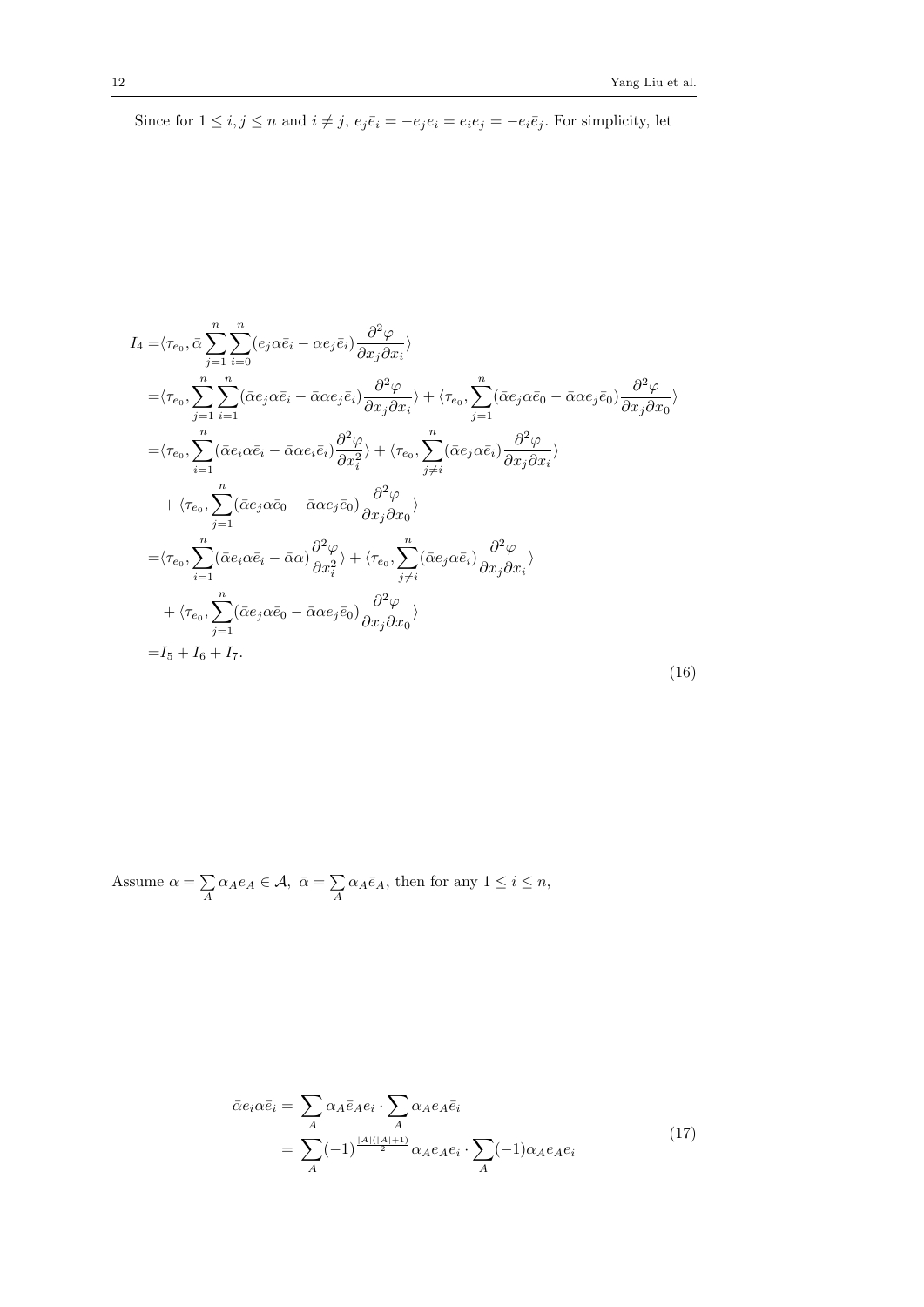Then

$$
I_{5} = \langle \tau_{e_{0}}, \sum_{i=1}^{n} (\bar{\alpha}e_{i}\alpha\bar{e}_{i} - \bar{\alpha}\alpha) \frac{\partial^{2}\varphi}{\partial x_{i}^{2}} \rangle
$$
  
\n
$$
= \langle \tau_{e_{0}}, \sum_{i=1}^{n} (\bar{\alpha}e_{i}\alpha\bar{e}_{i}) \frac{\partial^{2}\varphi}{\partial x_{i}^{2}} \rangle - \langle \tau_{e_{0}}, \sum_{i=1}^{n} (\bar{\alpha}\alpha) \frac{\partial^{2}\varphi}{\partial x_{i}^{2}} \rangle
$$
  
\n
$$
= \langle \tau_{e_{0}}, \sum_{i=1}^{n} (\sum_{A} (-1)^{\frac{|A|(|A|+1)}{2}} \alpha_{A}e_{A}e_{i} \cdot \sum_{A} (-1) \alpha_{A}e_{A}e_{i}) \frac{\partial^{2}\varphi}{\partial x_{i}^{2}} \rangle - \langle \tau_{e_{0}}, \sum_{i=1}^{n} (\bar{\alpha}\alpha) \frac{\partial^{2}\varphi}{\partial x_{i}^{2}} \rangle
$$
  
\n
$$
= 2^{n} \sum_{i=1}^{n} (\sum_{A} (-1)^{\frac{|A|(|A|+1)}{2}} + 1 \alpha_{A}^{2} e_{A}e_{i}e_{A}e_{i}) \frac{\partial^{2}\varphi}{\partial x_{i}^{2}} - \sum_{i=1}^{n} |\alpha|_{0}^{2} \frac{\partial^{2}\varphi}{\partial x_{i}^{2}}
$$
  
\n
$$
= 2^{n} \sum_{i=1}^{n} (\sum_{i \notin A} (-1)^{\frac{|A|(|A|+1)}{2}} + 1 \cdot \alpha_{A}^{2} \cdot \overline{e_{A}e_{i}} \cdot e_{A}e_{i} \cdot (-1)^{\frac{|(A|+1)(|A|+2)}{2}} \frac{\partial^{2}\varphi}{\partial x_{i}^{2}} - \sum_{i=1}^{n} |\alpha|_{0}^{2} \frac{\partial^{2}\varphi}{\partial x_{i}^{2}}
$$
  
\n
$$
= 2^{n} \sum_{i=1}^{n} (\sum_{i \notin A} (-1)^{\frac{|A|(|A|+1)}{2}} + 1 + \frac{(|A|+1)(|A|+2)}{2} \cdot \alpha_{A}^{2}
$$
  
\n
$$
+ \sum_{i \in A} (-1)^
$$

To consider  $I_7$ , we first study  $\bar{\alpha}e_j\alpha$  for any  $1 \leq j \leq n$ . Without loss of generality, let  $e_j = e_1, \ \bar{\alpha} = \sum$  $\sum_{A} \alpha_{A} \bar{e}_{A}, \ \alpha = \sum_{A}$  $\sum_{A} \alpha_{A} e_{A}$ . Then  $\bar{\alpha} e_{1} \alpha = (\sum_{A} \alpha_{A} \bar{e}_{A}) e_{1} (\sum_{A} \alpha_{A} e_{A})$  $\sum_{A} \alpha_A e_A$ ).

When 
$$
e_A = e_1 e_{h_2} e_{h_3} \cdots e_{h_r}
$$
, where  $1 < h_2 < h_3 < \cdots < h_r$  and  $1 < r \le n$ .  
\n
$$
\alpha_A \bar{e}_A e_1 = \alpha_{1h_2 \cdots h_r} (-1)^{\frac{r(r+1)}{2}} \cdot e_1 e_{h_2} e_{h_3} \cdots e_{h_r} \cdot e_1
$$
\n
$$
= \alpha_{1h_2 \cdots h_r} (-1)^{\frac{r(r+1)}{2}} + r e_{h_2} e_{h_3} \cdots e_{h_r}
$$
\n
$$
\alpha_A e_A e_1 = \alpha_{1h_2 \cdots h_r} e_1 e_{h_2} \cdots e_{h_r} \cdot e_1 = \alpha_{1h_2 \cdots h_r} (-1)^r e_{h_2} \cdots e_{h_r}.
$$
\n(19)

When  $e_A = e_1$ ,

$$
\alpha_A \bar{e}_A e_1 = \alpha_1 \n\alpha_A e_A e_1 = - \alpha_1.
$$
\n(20)

When  $e_A = e_{h_2} e_{h_3} \cdots e_{h_r}$ , where  $1 < h_2 < h_3 < \cdots < h_r$  and  $1 < r \le n$ .

$$
\alpha_{A}\bar{e}_{A}e_{1} = \alpha_{h_{2}\cdots h_{r}}(-1)^{\frac{(r-1)(r)}{2}} \cdot e_{h_{2}}e_{h_{3}}\cdots e_{h_{r}} \cdot e_{1}
$$
\n
$$
= \alpha_{h_{2}\cdots h_{r}}(-1)^{\frac{(r-1)(r)}{2}+r-1}e_{1}e_{h_{2}}\cdots e_{h_{r}}
$$
\n
$$
\alpha_{A}e_{A}e_{1} = \alpha_{h_{2}\cdots h_{r}}e_{h_{2}}\cdots e_{h_{r}} \cdot e_{1} = \alpha_{h_{2}\cdots h_{r}}(-1)^{r-1}e_{1}e_{h_{2}}\cdots e_{h_{r}}.
$$
\n(21)

$$
\alpha_A e_A e_1 = \alpha_{h_2 \cdots h_r} e_{h_2} \cdots e_{h_r} \cdot e_1 = \alpha_{h_2 \cdots h_r} (-1)^{r-1} e_1 e_{h_2} \cdots e_{h_r}
$$

When  $e_A = e_0$ ,

$$
\alpha_A \bar{e}_A e_1 = \alpha_0 e_1 \n\alpha_A e_A e_1 = \alpha_0 e_1.
$$
\n(22)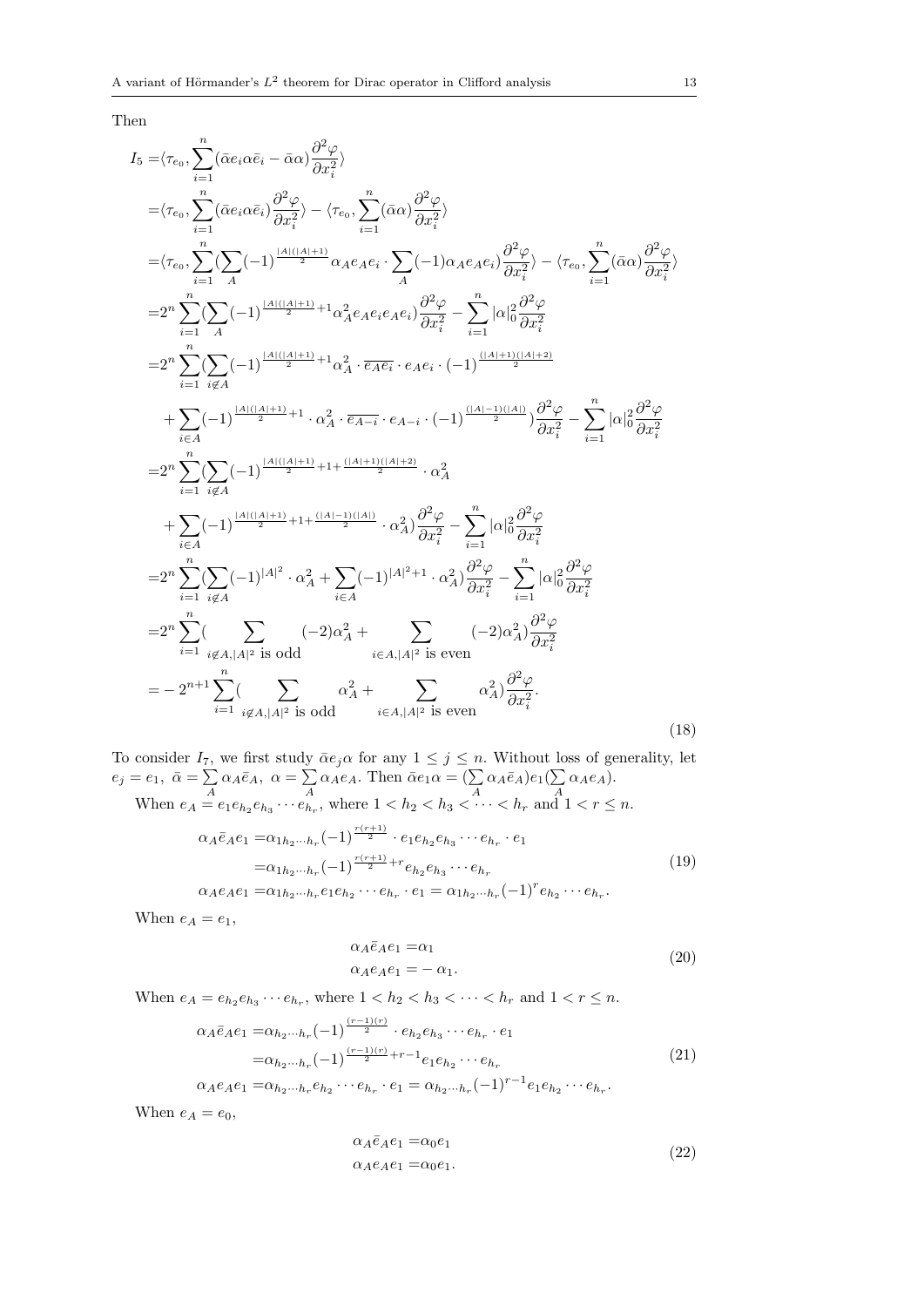To compute  $I_7$ , one needs to know the coefficient for  $e_0$  of  $\bar{\alpha}e_1\alpha - \bar{\alpha}\alpha e_1$ . It means that we should find out the corresponding terms of  $e_1e_{h_2}e_{h_3}\cdots e_{h_r}$  and  $e_{h_2}\cdots e_{h_r}$  in  $\bar{\alpha}e_1$  and  $\alpha$ , in  $\bar{\alpha}$  and  $\alpha e_1$ .

**Case a1.** For  $\bar{\alpha}e_1\alpha$ , from (21), the corresponding terms of  $e_1e_{h_2}e_{h_3}\cdots e_{h_r}$  with  $1 < h_2 < h_3 < \cdots < h_r$  and  $1 < r \le n$  in  $\bar{\alpha}e_1 = (\sum_A \alpha_A \bar{e}_A)e_1$  and  $\alpha = \sum_A$  $\sum_{A} \alpha_{A} e_{A}$  are  $\alpha_{h_2\cdots h_r}(-1)^{\frac{(r-1)(r)}{2}+r-1}e_1e_{h_2}\cdots e_{h_r}$  and  $\alpha_{1h_2\cdots h_r}e_1e_{h_2}\cdots e_{h_r}$ , respectively. Multiplying these terms leads to

$$
\begin{split}\n &(-1)^{\frac{(r-1)(r)}{2}+r-1}e_{1}e_{h_{2}}\cdots e_{h_{r}}\cdot e_{1}e_{h_{2}}\cdots e_{h_{r}}\cdot \alpha_{1h_{2}\cdots h_{r}}\cdot \alpha_{h_{2}\cdots h_{r}} \\
 &= (-1)^{\frac{(r-1)(r)}{2}+r-1}(-1)^{\frac{(r)(r+1)}{2}}\cdot \overline{e_{1}\cdots e_{h_{r}}}\cdot e_{1}e_{h_{2}}\cdots e_{h_{r}}\cdot \alpha_{1h_{2}\cdots h_{r}}\alpha_{h_{2}\cdots h_{r}}\n \end{split}\n \tag{23}
$$
\n
$$
= (-1)^{\frac{(r)(r+1)}{2}+r-1+\frac{(r-1)(r)}{2}}\cdot \alpha_{1h_{2}\cdots h_{r}}\alpha_{h_{2}\cdots h_{r}}.
$$

On the other hand, for  $\bar{\alpha}e_1\alpha$ , from (19), the corresponding terms of  $e_{h_2}e_{h_3}\cdots e_{h_r}$  with  $1 < h_2 < h_3 < \cdots < h_r$  and  $1 < r \le n$  in  $\bar{\alpha}e_1$  and  $\alpha$  are  $\alpha_{1h_2\cdots h_r}(-1)^{\frac{r(r+1)}{2}+r}e_{h_2}e_{h_3}\cdots e_{h_r}$ and  $\alpha_{h_2\cdots h_r}e_{h_2}\cdots e_{h_r}$ , respectively. Multiplying these terms leads to

$$
\begin{aligned}\n &(-1)^{\frac{(r)(r+1)}{2}+r}e_{h_2\cdots h_r} \cdot e_{h_2\cdots h_r} \cdot \alpha_{1h_2\cdots h_r} \cdot \alpha_{h_2\cdots h_r} \\
 &= (-1)^{\frac{(r)(r+1)}{2}+r}(-1)^{\frac{(r-1)(r)}{2}} \cdot \overline{e_{h_2\cdots h_r}} \cdot e_{h_2\cdots h_r} \cdot \alpha_{1h_2\cdots h_r} \alpha_{h_2\cdots h_r} \\
 &= (-1)^{\frac{(r)(r+1)}{2}+r+\frac{(r-1)(r)}{2}} \cdot \alpha_{1h_2\cdots h_r} \alpha_{h_2\cdots h_r}.\n \end{aligned}\n \tag{24}
$$

From (23) and (24), these two terms cancel.

**Case a2.** For  $\bar{\alpha}e_1\alpha$ , from (22), the corresponding terms of  $e_1$  in  $\bar{\alpha}e_1$  and  $\alpha$  are  $\alpha_0e_1$ and  $\alpha_1e_1$ , respectively. Multiplying these terms leads to

$$
\alpha_0 e_1 \alpha_1 e_1 = -\alpha_0 \alpha_1. \tag{25}
$$

On the other hand, for  $\bar{\alpha}e_1\alpha$ , from (20), the corresponding terms of  $e_0$  in  $\bar{\alpha}e_1$  and  $\alpha$  are *α*<sub>1</sub> and *α*<sub>0</sub>, respectively. Multiplying these terms leads to  $\alpha_0 \alpha_1$ . Combining with (25), these two terms also cancel.

From Cases a1 and a2, one can obtain that the coefficient for  $e_0$  of  $\bar{\alpha}e_1\alpha$  equals zero, i.e.,

$$
\langle \tau_{e_0}, \sum_{j=1}^n (\bar{\alpha} e_j \alpha \bar{e}_0) \frac{\partial^2 \varphi}{\partial x_j \partial x_0} \rangle = 0.
$$
 (26)

**Case b1.** For  $\bar{\alpha} \alpha e_1$ , from (21), the corresponding terms of  $e_1 e_{h_2} e_{h_3} \cdots e_{h_r}$  with  $1 < h_2 < h_3 < \cdots < h_r$  and  $1 < r \le n$  in  $\alpha e_1 = (\sum_{A} \alpha_A e_A)e_1$  and  $\bar{\alpha} = \sum_{A}$  $\sum_{A} \alpha_{A} \bar{e}_{A}$ are  $\alpha_{h_2\cdots h_r}(-1)^{r-1}e_1e_{h_2}\cdots e_{h_r}$  and  $\alpha_{1h_2\cdots h_r}\overline{e_1e_{h_2}\cdots e_{h_r}}$ , respectively. Multiplying these terms leads to

$$
\begin{aligned} \left(\alpha_{1h_2\cdots h_r}\overline{e_1e_{h_2}\cdots e_{h_r}}\right) \cdot \left(\alpha_{h_2\cdots h_r}e_{h_2}\cdots e_{h_r}\cdot e_1\right) \\ &= \left(\alpha_{1h_2\cdots h_r}\overline{e_1e_{h_2}\cdots e_{h_r}}\right) \cdot \left((-1)^{r-1}e_1e_{h_2}\cdots e_{h_r}\cdot \alpha_{h_2\cdots h_r}\right) \\ &= (-1)^{r-1}\alpha_{1h_2\cdots h_r}\cdot \alpha_{h_2\cdots h_r} .\end{aligned} \tag{27}
$$

On the other hand, for  $\bar{\alpha} \alpha e_1$ , from (19), the corresponding terms of  $e_{h_2} e_{h_3} \cdots e_{h_r}$  with  $1 < h_2 < h_3 < \cdots < h_r$  and  $1 < r \le n$  in  $\alpha e_1$  and  $\bar{\alpha}$  are  $\alpha_{1h_2\cdots h_r}(-1)^r e_{h_2}\cdots e_{h_r}$  and  $\alpha_{h_2\cdots h_r}$   $\overline{e_{h_2}\cdots e_{h_r}}$ , respectively. Multiplying these terms leads to

$$
\begin{aligned} \left(\alpha_{h_2\cdots h_r}\overline{e_{h_2}\cdots e_{h_r}}\right) \cdot \left(\alpha_{1h_2\cdots h_r}e_1\cdots e_{h_r}\cdot e_1\right) \\ &= \left(\alpha_{h_2\cdots h_r}\overline{e_{h_2}\cdots e_{h_r}}\right) \cdot \left((-1)^r e_{h_2}\cdots e_{h_r}\cdot \alpha_{1h_2\cdots h_r}\right) \\ &= (-1)^r \alpha_{h_2\cdots h_r}\cdot \alpha_{1h_2\cdots h_r} .\end{aligned} \tag{28}
$$

From (27) and (28), these two terms cancel.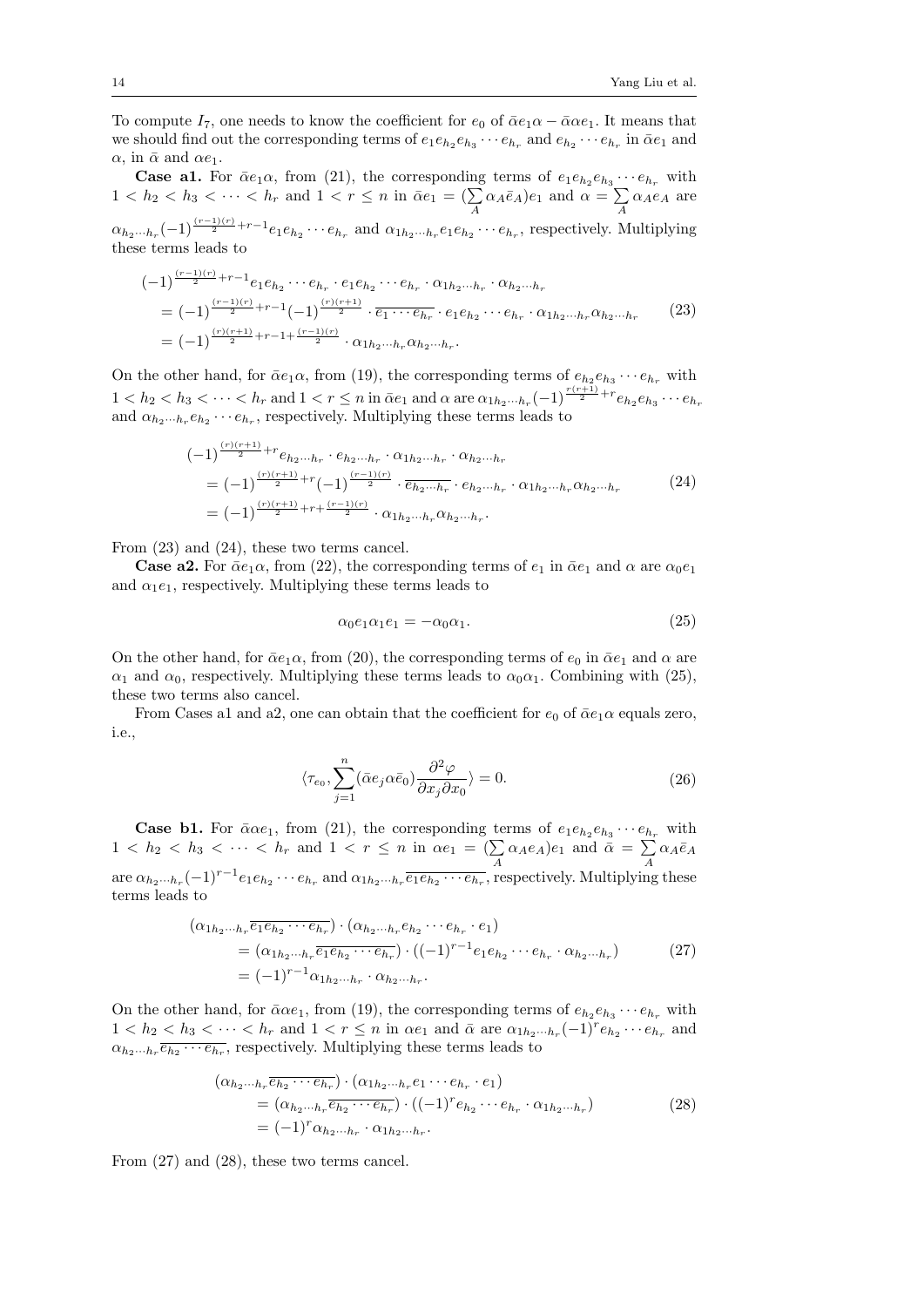**Case b2.** For  $\bar{\alpha} \alpha e_1$ , from (22), the corresponding terms of  $e_1$  in  $\alpha e_1$  and  $\bar{\alpha}$  are  $\alpha_0 e_1$ and  $\alpha_1 \bar{e}_1$ , respectively. Multiplying these terms leads to

$$
\alpha_0 e_1 \alpha_1 \bar{e}_1 = \alpha_0 \alpha_1. \tag{29}
$$

On the other hand, for  $\bar{\alpha} \alpha e_1$ , from (20), the corresponding terms of  $e_0$  in  $\alpha e_1$  and  $\bar{\alpha}$ are  $-\alpha_1$  and  $\alpha_0$ , respectively. Multiplying these terms leads to  $-\alpha_0\alpha_1$ . Combining with (29), these two terms also cancel.

From Cases b1 and b2, one can obtain that the coefficient for  $e_0$  of  $\bar{\alpha}e_1\alpha$  equals zero, i.e.,

$$
\langle \tau_{e_0}, \sum_{j=1}^n (\bar{\alpha} \alpha e_j \bar{e}_0) \frac{\partial^2 \varphi}{\partial x_j \partial x_0} \rangle = 0.
$$
 (30)

## Thus,  $I_7 = 0$  from (26) and (30).

To compute  $I_6$ , i.e., to get  $[\bar{\alpha}e_i\alpha\bar{e}_j]_0$  for  $i \neq j$ , similar with the analysis of  $I_7$ , we should divide the vectors in  $\bar{\alpha}e_i$  and  $\alpha\bar{e}_j$  into four cases.

**Case c1.**  $i \in A$ ,  $j \notin A$  for  $e_A$  in  $\bar{\alpha}$  and  $i \notin B$ ,  $j \in B$  for  $e_B$  in  $\alpha$  with  $A - i = B - j$ . For this case, firstly, we assume  $e_A = e_{h_1 \cdots h_{p(i)}} \cdots_{h_r}$  and  $h_{p(i)} = i$ ,  $e_B = e_{h_1 \cdots h_{p(j)}} \cdots_{h_r}$ and  $h_{p(j)} = j$ . We have

$$
\alpha_{A}\bar{e}_{A}e_{i} = \alpha_{A}(-1)^{\frac{r(r+1)}{2}} \cdot e_{h_{1}} \cdots e_{i} \cdots e_{h_{r}} \cdot e_{i}
$$
  
\n
$$
= \alpha_{A}(-1)^{\frac{r(r+1)}{2}+r-p(i)} e_{h_{1}} \cdots e_{i}^{2} \cdots e_{h_{r}},
$$
  
\n
$$
= \alpha_{A}(-1)^{\frac{r(r+1)}{2}+r-p(i)+1} e_{A-i},
$$
  
\n
$$
\alpha_{B}e_{B}\bar{e}_{j} = \alpha_{B}e_{h_{1}} \cdots e_{j} \cdots e_{h_{r}} \cdot \bar{e}_{j}
$$
  
\n
$$
= \alpha_{B}(-1)^{r-p(j)} e_{h_{1}} \cdots e_{j}\bar{e}_{j} \cdots e_{h_{r}},
$$
  
\n
$$
= \alpha_{B}(-1)^{r-p(j)} e_{B-j}.
$$
  
\n(31)

Then

$$
\alpha_{A}\bar{e}_{A}e_{i}\alpha_{B}e_{B}\bar{e}_{j} = \alpha_{A}(-1)^{\frac{r(r+1)}{2}+r-p(i)+1}e_{A-i}\alpha_{B}(-1)^{r-p(j)}e_{B-j}
$$
  
\n
$$
= \alpha_{A}\alpha_{B}(-1)^{\frac{r(r+1)}{2}+r-p(i)+1+r-p(j)+\frac{r(r-1)}{2}}\overline{e_{A-i}}e_{B-j}
$$
(32)  
\n
$$
= \alpha_{A}\alpha_{B}(-1)^{r^{2}+1-p(i)-p(j)}.
$$

**Case c2.**  $i \notin A$ ,  $j \in A$  for  $e_A$  in  $\bar{\alpha}$  and  $i \in B$ ,  $j \notin B$  for  $e_B$  in  $\alpha$  with  $A + i = B + j$ . We assume  $e_A = e_{h_1 \cdots h_{p(j)}} \cdots_{h_r}$  and  $h_{p(j)} = j$ ,  $e_B = e_{h_1 \cdots h_{p(i)}} \cdots_{h_r}$  and  $h_{p(i)} = i$ . We have

$$
\alpha_A \bar{e}_A e_i = \alpha_A (-1)^{\frac{r(r+1)}{2}} \cdot e_{h_1} \cdots e_j \cdots e_{h_r} \cdot e_i,
$$
  
\n
$$
\alpha_B e_B \bar{e}_j = \alpha_B e_{h_1} \cdots e_i \cdots e_{h_r} \cdot \bar{e}_j
$$
  
\n
$$
= -\alpha_B e_{h_1} \cdots e_i \cdots e_{h_r} \cdot e_j
$$
  
\n
$$
= \alpha_B e_{h_1} \cdots e_j \cdots e_{h_r} \cdot e_i.
$$
\n(33)

Then

$$
\alpha_A \bar{e}_A e_i \alpha_B e_B \bar{e}_j = \alpha_A (-1)^{\frac{r(r+1)}{2}} \cdot e_{h_1} \cdots e_j \cdots e_{h_r} \cdot e_i \alpha_B e_{h_1} \cdots e_j \cdots e_{h_r} \cdot e_i
$$
  
\n
$$
= \alpha_A \alpha_B (-1)^{\frac{r(r+1)}{2} + \frac{(r+1)(r+2)}{2}} \bar{e}_{h_1} \cdots \bar{e}_j \cdots \bar{e}_{h_r} \cdot \bar{e}_i e_{h_1} \cdots e_j \cdots e_{h_r} \cdot e_i
$$
  
\n
$$
= \alpha_A \alpha_B (-1)^{r^2 + 1}.
$$
\n(34)

**Case c3.**  $i \in A$ ,  $j \in A$  for  $e_A$  in  $\bar{\alpha}$  and  $i \notin B$ ,  $j \notin B$  for  $e_B$  in  $\alpha$  with  $A - i = B + j$ .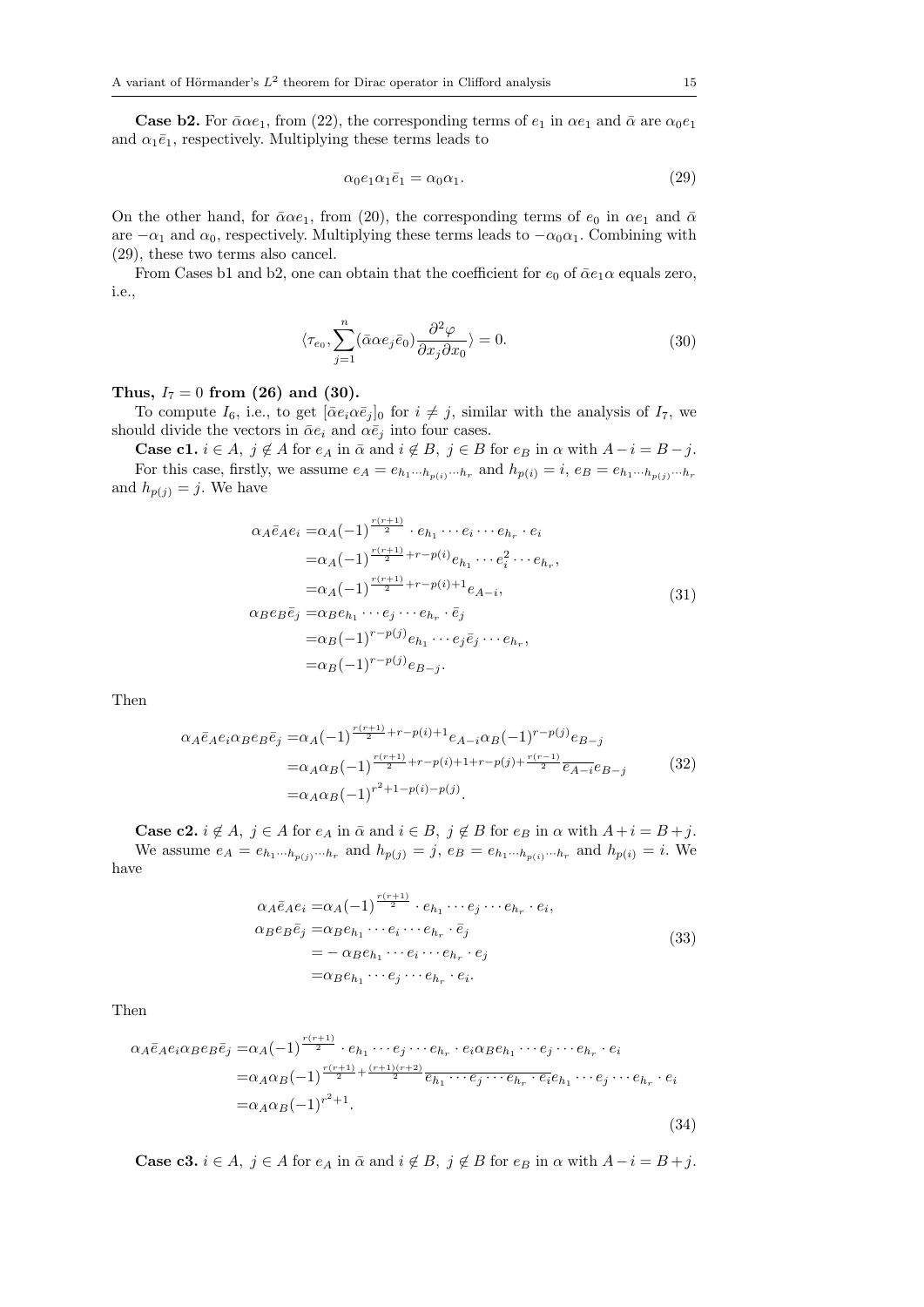For this case, we assume  $e_A = e_{h_1 \cdots h_{p(i)}} \cdots_{h_{p(j)}} \cdots h_{r+2}$  with  $h_{p(i)} = i$ ,  $h_{p(j)} = j$ . Without loss of generality, we assume  $i < j$ . Furthermore, let  $e_B = e_{h_1 \cdots h_r}$ . We have

$$
\alpha_{A}\bar{e}_{A}e_{i} = \alpha_{A}(-1)^{\frac{(r+2)(r+3)}{2}} \cdot e_{h_{1}} \cdots e_{i} \cdots e_{j} \cdots e_{h_{r+2}} \cdot e_{i}
$$
\n
$$
= \alpha_{A}(-1)^{\frac{(r+2)(r+3)}{2}+r+2-h(i)} \cdot e_{h_{1}} \cdots e_{j} \cdots e_{h_{r+2}} \cdot e_{i}^{2}
$$
\n
$$
= \alpha_{A}(-1)^{\frac{(r+2)(r+3)}{2}+r+1-h(i)} \cdot e_{h_{1}} \cdots e_{j} \cdots e_{h_{r+2}}
$$
\n
$$
= \alpha_{A}(-1)^{\frac{(r+2)(r+3)}{2}+r+1-h(i)+r+2-h(j)} \cdot e_{h_{1}} \cdots e_{h_{r+2}} \cdot e_{j},
$$
\n
$$
\alpha_{B}e_{B}\bar{e}_{j} = \alpha_{B}e_{h_{1}} \cdots e_{h_{r}} \cdot \bar{e}_{j}
$$
\n
$$
= -\alpha_{B}e_{h_{1}} \cdots e_{h_{r}} \cdot e_{j}.
$$
\n(35)

Then

$$
\alpha_{A}\bar{e}_{A}e_{i}\alpha_{B}e_{B}\bar{e}_{j} = \alpha_{A}(-1)^{\frac{(r+2)(r+3)}{2}+r+1-h(i)+r+2-h(j)} \cdot e_{h_{1}}\cdots e_{h_{r+2}}\cdot e_{j}(-1)\alpha_{B}e_{h_{1}}\cdots e_{h_{r}}\cdot e_{j}
$$
  
\n
$$
= \alpha_{A}\alpha_{B}(-1)^{\frac{(r+2)(r+3)}{2}-h(i)-h(j)} \cdot e_{h_{1}}\cdots e_{h_{r+2}}\cdot e_{j}e_{h_{1}}\cdots e_{h_{r}}\cdot e_{j}
$$
  
\n
$$
= \alpha_{A}\alpha_{B}(-1)^{\frac{(r+2)(r+3)}{2}-h(i)-h(j)+\frac{(r+1)(r+2)}{2}}\cdot \overline{e_{h_{1}}\cdots e_{h_{r+2}}\cdot e_{j}}e_{h_{1}}\cdots e_{h_{r}}\cdot e_{j}
$$
  
\n
$$
= \alpha_{A}\alpha_{B}(-1)^{r^{2}-h(j)-h(i)}.
$$
\n(36)

**Case c4.**  $i \notin A$ ,  $j \notin A$  for  $e_A$  in  $\bar{\alpha}$  and  $i \in B$ ,  $j \in B$  for  $e_B$  in  $\alpha$  with  $A + i = B - j$ . For this case, we assume  $e_A = e_{h_1 \cdots h_r}$ ,  $e_B = e_{h_1 \cdots h_{p(i)} \cdots h_{p(j)} \cdots h_{r+2}}$  with  $h_{p(i)} =$ *i*,  $h_{p(j)} = j$  and  $i < j$ . We have

$$
\alpha_{A}\bar{e}_{A}e_{i} = \alpha_{A}(-1)^{\frac{r(r+1)}{2}} \cdot e_{h_{1}} \cdots e_{h_{r}} \cdot e_{i},
$$
  
\n
$$
\alpha_{B}e_{B}\bar{e}_{j} = \alpha_{B}e_{h_{1}} \cdots e_{i} \cdots e_{j} \cdots e_{h_{r+2}} \cdot \bar{e}_{j}
$$
  
\n
$$
= \alpha_{B}(-1)^{r+2-h(j)} \cdot e_{h_{1}} \cdots e_{i} \cdots e_{h_{r+2}} \cdot e_{j}\bar{e}_{j}
$$
  
\n
$$
= \alpha_{B}(-1)^{r+2-h(j)+r+2-h(i)-1} \cdot e_{h_{1}} \cdots e_{h_{r+2}} \cdot e_{i}
$$
  
\n
$$
= \alpha_{B}(-1)^{1-h(j)-h(i)} \cdot e_{h_{1}} \cdots e_{h_{r+2}} \cdot e_{i}
$$
  
\n(37)

Then

$$
\alpha_{A}\bar{e}_{A}e_{i}\alpha_{B}e_{B}\bar{e}_{j} = \alpha_{A}(-1)^{\frac{r(r+1)}{2}} \cdot e_{h_{1}} \cdots e_{h_{r}} \cdot e_{i}\alpha_{B}(-1)^{1-h(j)-h(i)} \cdot e_{h_{1}} \cdots e_{h_{r+2}} \cdot e_{i}
$$
  
\n
$$
= \alpha_{A}\alpha_{B}(-1)^{\frac{r(r+1)}{2}+1-h(j)-h(i)} \cdot e_{h_{1}} \cdots e_{h_{r}} \cdot e_{i} \cdot e_{h_{1}} \cdots e_{h_{r+2}} \cdot e_{i}
$$
  
\n
$$
= \alpha_{A}\alpha_{B}(-1)^{\frac{r(r+1)}{2}+1-h(j)-h(i)+\frac{(r+1)(r+2)}{2}} \cdot \overline{e_{h_{1}} \cdots e_{h_{r}} \cdot e_{i}} \cdot e_{h_{1}} \cdots e_{h_{r+2}} \cdot e_{i}
$$
  
\n
$$
= \alpha_{A}\alpha_{B}(-1)^{r^{2}-h(j)-h(i)}.
$$
\n(38)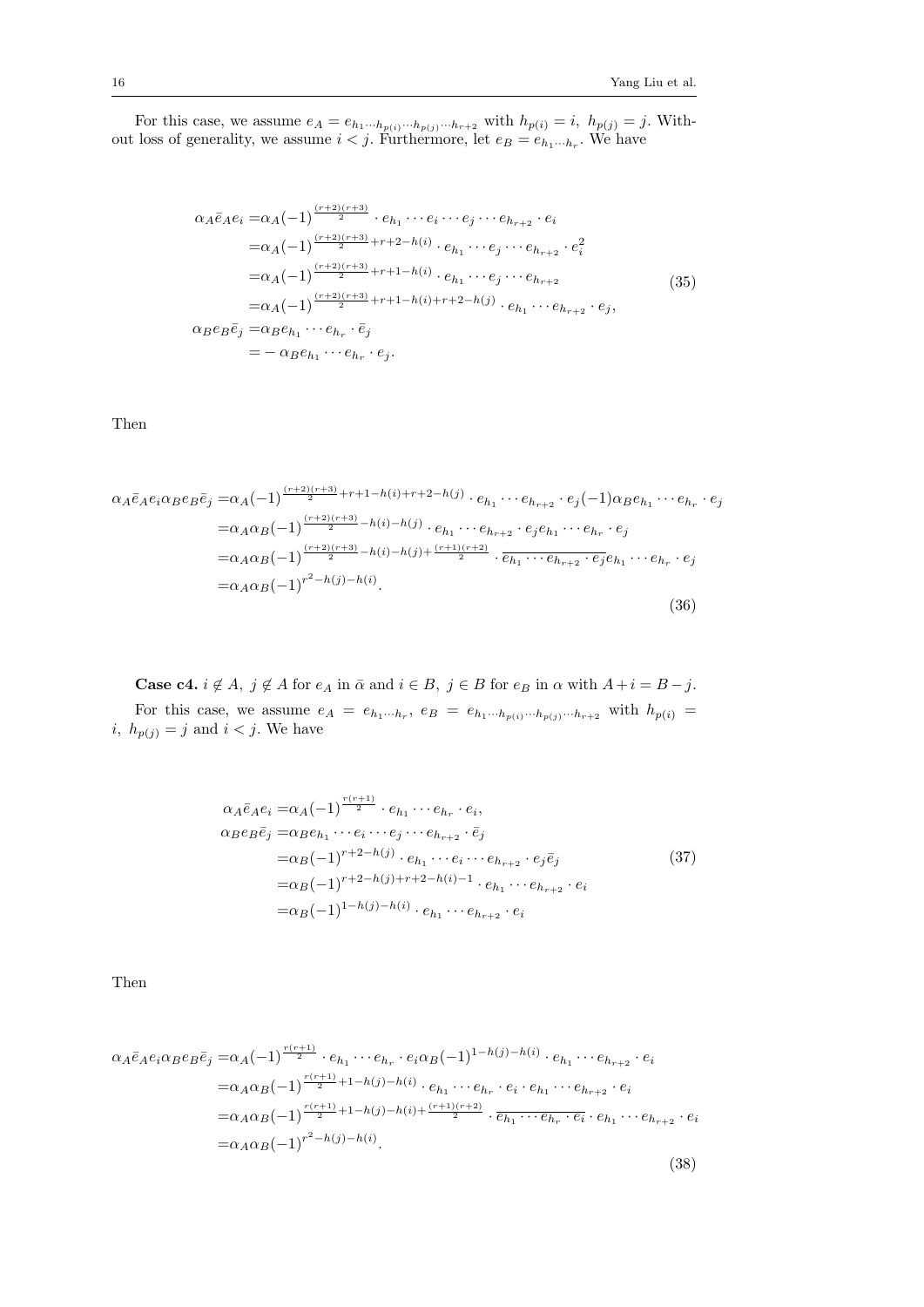Combining cases c1-c4, we have

$$
I_{6} = \langle \tau_{e_{0}}, \sum_{j \neq i}^{n} (\bar{\alpha}e_{j} \alpha \bar{e}_{i}) \frac{\partial^{2} \varphi}{\partial x_{j} \partial x_{i}} \rangle
$$
  
\n
$$
= \langle \tau_{e_{0}}, \sum_{j \neq i}^{n} ((\sum_{A} \bar{e_{A}} \alpha_{A}) e_{j} (\sum_{B} e_{B} \alpha_{B}) \bar{e}_{i}) \frac{\partial^{2} \varphi}{\partial x_{j} \partial x_{i}} \rangle
$$
  
\n
$$
= \langle \tau_{e_{0}}, \sum_{j \neq i}^{n} ((\sum_{A} \bar{e_{A}} \alpha_{A}) e_{i} (\sum_{B} e_{B} \alpha_{B}) \bar{e}_{j}) \frac{\partial^{2} \varphi}{\partial x_{i} \partial x_{j}} \rangle
$$
  
\n
$$
= \sum_{j \neq i}^{n} \langle \tau_{e_{0}}, (\sum_{A} \bar{e_{A}} \alpha_{A}) e_{i} (\sum_{B} e_{B} \alpha_{B}) \bar{e}_{j} \rangle \frac{\partial^{2} \varphi}{\partial x_{i} \partial x_{j}}
$$
  
\n
$$
= \sum_{j \neq i}^{n} \langle \tau_{e_{0}}, (\sum_{A} \bar{e_{A}} \alpha_{A}) e_{i} (\sum_{B} e_{B} \alpha_{B}) \bar{e}_{j} \rangle \frac{\partial^{2} \varphi}{\partial x_{i} \partial x_{j}}
$$
  
\n
$$
= 2^{n} \sum_{j \neq i}^{n} (\sum_{i \in A, j \notin A; A - i = B - j} \alpha_{A} \alpha_{B} (-1)^{r^{2}+1-p(i)-p(j)}
$$
  
\n
$$
+ \sum_{i \notin A, j \in A; A + i = B + j} \alpha_{A} \alpha_{B} (-1)^{r^{2}+1}
$$
  
\n
$$
+ \sum_{i \in A, j \in A; A - i = B + j} \alpha_{A} \alpha_{B} (-1)^{r^{2} - h(j) - h(i)}
$$
  
\n
$$
+ \sum_{i \notin A, j \notin A; A + i = B - j} \alpha_{A} \alpha_{B} (-1)^{r^{2} - h(j) - h(i)}
$$
  
\n
$$
\frac{\partial^{2} \varphi}{\partial x_{i} \partial x_{j}}.
$$

In all,

$$
I_3 = \int_{\Omega} I_4 e^{-\varphi} dx
$$
  
\n
$$
= \int_{\Omega} (I_5 + I_6 + I_7) e^{-\varphi} dx
$$
  
\n
$$
= -2^{n+1} \int_{\Omega} \sum_{i=1}^n (\sum_{i \notin A, |A|^2 \text{ is odd}} \alpha_A^2 + \sum_{i \in A, |A|^2 \text{ is even}} \alpha_A^2) \frac{\partial^2 \varphi}{\partial x_i^2} e^{-\varphi} dx
$$
  
\n
$$
+ 2^n \int_{\Omega} \sum_{j \neq i}^n (\sum_{i \in A, j \notin A; A - i = B - j} \alpha_A \alpha_B (-1)^{r^2 + 1 - p(i) - p(j)} + \sum_{i \notin A, j \in A; A + i = B + j} \alpha_A \alpha_B (-1)^{r^2 + 1}
$$
  
\n
$$
+ \sum_{i \in A, j \in A; A - i = B + j} \alpha_A \alpha_B (-1)^{r^2 - h(j) - h(i)}
$$
  
\n
$$
+ \sum_{i \notin A, j \notin A; A + i = B - j} \alpha_A \alpha_B (-1)^{r^2 - h(j) - h(i)} \frac{\partial^2 \varphi}{\partial x_i \partial x_j} e^{-\varphi} dx.
$$
  
\n(40)

Then we have

$$
\|\overline{D}_{\varphi}^*\alpha\|^2 = \|\overline{D}\alpha\|^2 + \int_{\Omega} |\alpha|_0^2 \Delta \varphi e^{-\varphi} dx + I_3. \tag{41}
$$

It is obtained that if  $\frac{\partial^2 \varphi}{\partial x \cdot \partial y}$  $\frac{\partial^2 \varphi}{\partial x_i \partial x_i} = 0$ ,  $i \neq j$ ,  $1 \leq i, j \leq n$  and  $\frac{\partial^2 \varphi}{\partial x_i^2}$  $\frac{\partial^2 \varphi}{\partial x_i^2}$  ≤ 0, 1 ≤ *i* ≤ *n*. Then we have  $I_3 \geq 0$ , and

$$
\|\overline{D}^*_\varphi\alpha\|^2\geq \int_\varOmega |\alpha|_0^2\varDelta\varphi e^{-\varphi}dx,
$$

With the above analysis, we can prove Theorem 12 easily.